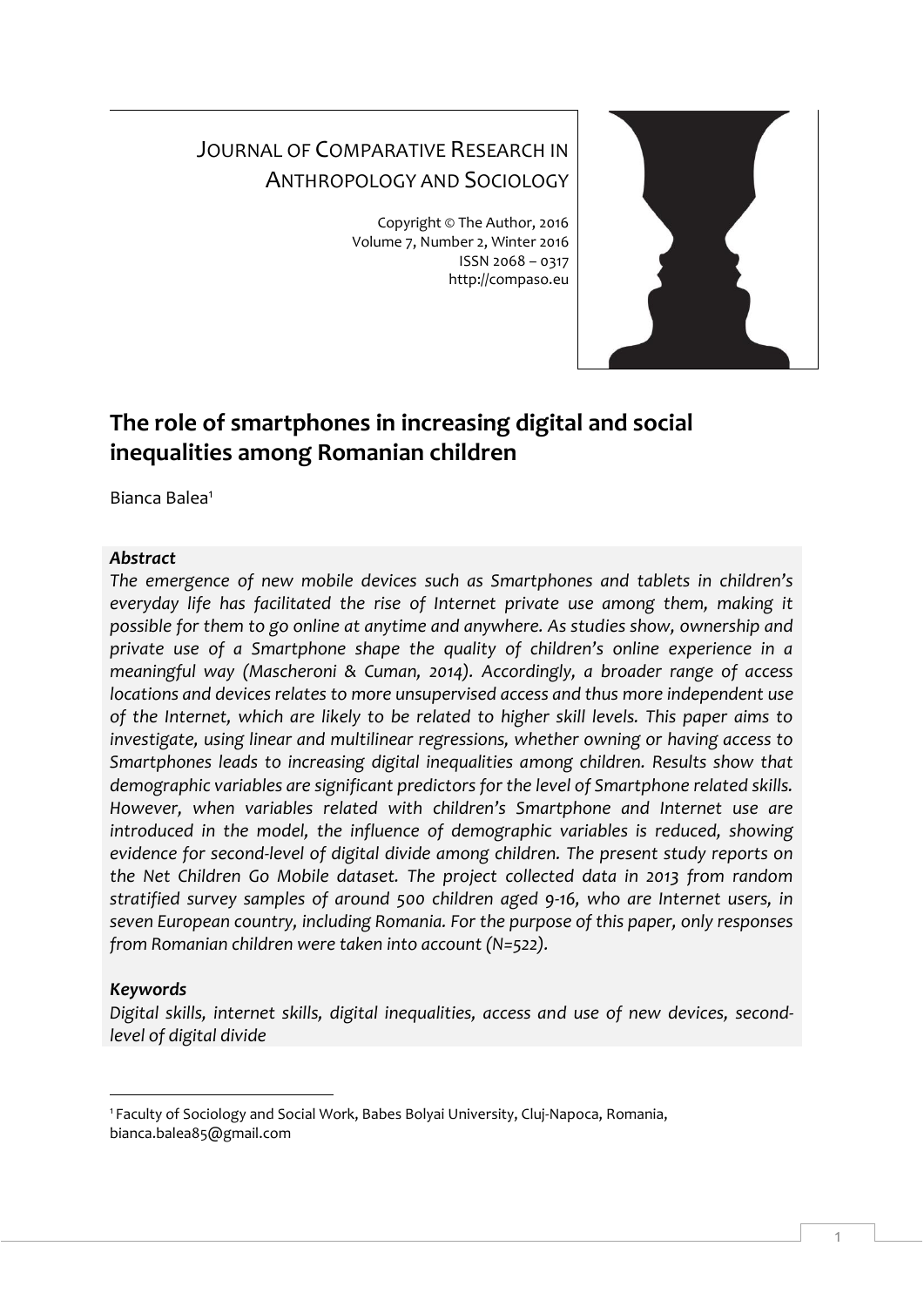#### **Introduction**

While studying digital divide, enthusiastic scholars raised the idea that inequalities generated by access or lack of access to new technologies lie in the ordinary problem of getting physical access. Many believed that once people skip the problem of physical access, the new technology will alter existing social inequality (Norris, 2001). However, several findings (DiMaggio et al., 2004) suggest that simply having access, independent of the quality of use and quality of speed and connection, it is not a solution since there are important differences among Internet users, besides physical access. Some Internet users are more experienced and equipped with essential skills which help them find relevant content online, while others are not able to complete the same functions or use the technology at to the same capacity (Servon, 2002). Therefore, while inequalities in Internet access remain relevant especially in developing countries, we argue that digital divide scholars should also focus on to the disparities between people who already have Internet access, disparities that lead to digital inequality (Katz & Rice, 2002; DiMaggio, 2001; DiMaggio et al., 2004; Hargittai, 2008). In the present paper we stress the need to contextualize the problem of digital inequality as a source of social inequality, as several studies show that socioeconomic status influence the ways in which children and adults have access and use the Internet and other technologies (DiMaggio et al., 2004; van Dijk, 2005; Hargittai, 2008; Fizesan, 2012). Accordingly, in addition to factors such as age, gender, race, ethnicity, disability status, education, and wealth, one's social surroundings are also relevant when search for ICT experiences (Hargittai, 2008, p. 938).

#### **Literature review**

An increasing body of scholars left behind the basic approach of digital divide and proposed a new framework for studying the relation between access and use of new technologies and social inequalities (Hargittai & Zillien, 2009; DiMaggio et al., 2004; Hargittai & Hinnant, 2008; van Dijk 2005). They argue that universal Internet penetration will not eliminate inequality but rather will fuel new types of disparities among people. Therefore, we have to consider other factors, besides demographic ones, in order to understand how and why both children and adults exhibit different levels of online opportunities (DiMaggio et al. 2004; Hargittai 2010; Livingstone et al. 2011; Barbovschi & Fizesan 2013). Accordingly, variations in the quality of equipment, in autonomy of use or digital skills could offer a more in depth understanding on how digital inequalities are mapped across children and adults (DiMaggio et al., 2004; Hargittai, 2010; van Deursen, 2011). According to van Deursen (2011), each of these types of inequalities is expected to shape in a significant way the experience that both children and adults have online and the benefits gained from it. In addition, van Dijk (1999; 2005) stresses that these differences should not be considered less significant than the differences in physical access, especially in developed countries.

Bearing in mind these aspects, van Dijk (2005) proposes a "conceptual division" of the general term *access* into four successive stages of "access" to digital technology,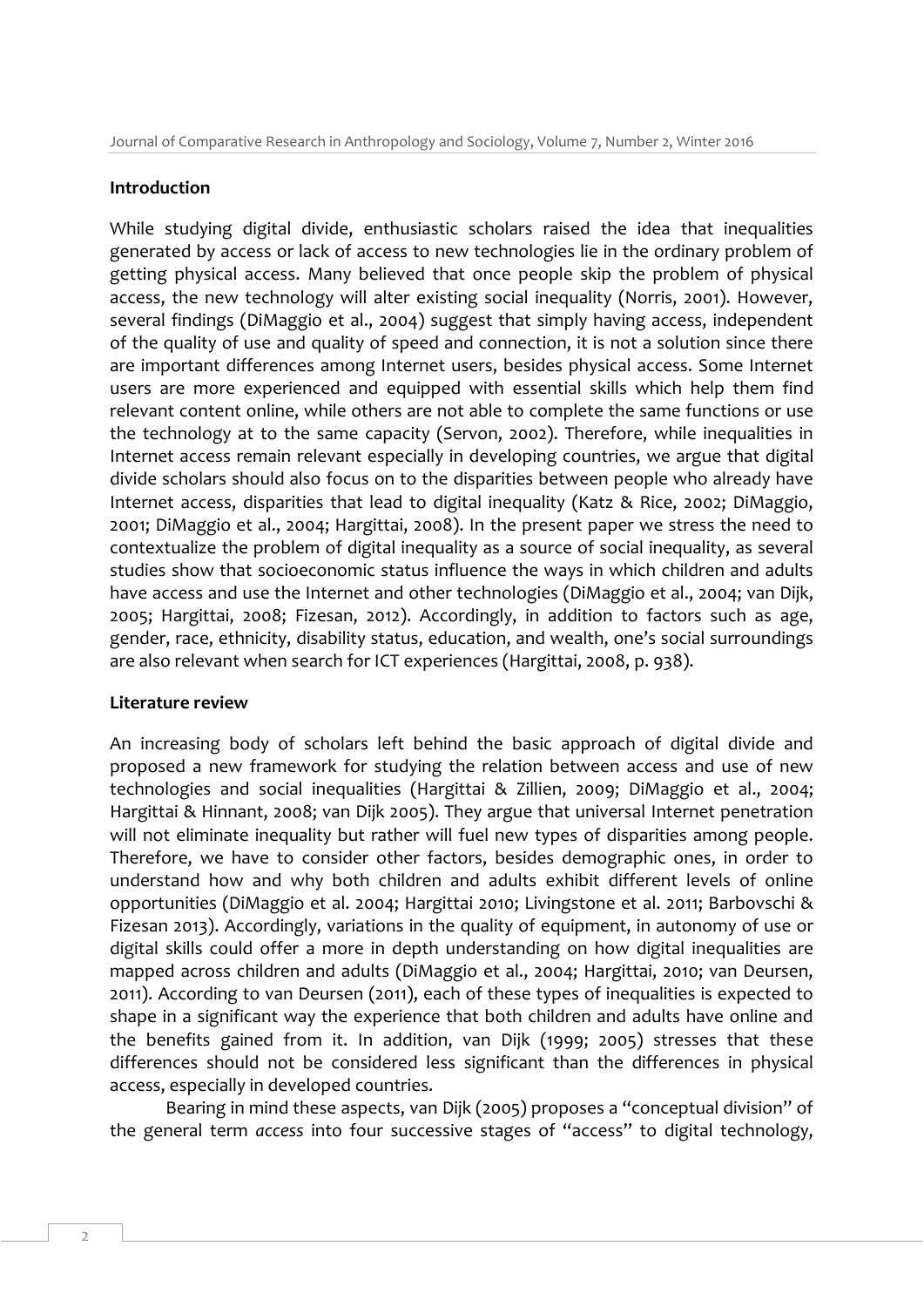conceptualization that is important in the study of digital inequality. The first one is motivational access (motivation to use digital technology), followed by the material or physical access (possession of computers, devices and Internet connections). Skills access (possession of digital skills: operational, informational and strategic) is the third stage while usage access (number and diversity of applications, usage time) is the last one. Accordingly, between the first two stages of access to the last two there is a gradual shift. When leaving behind the problems of motivation and material access, the problems of unequal skills and usage opportunities come to the fore (van Dijk, 2005, p. 21). This sequence of stages is a distinctive feature brought into question by van Dijk (2005) and it has the potential to explain in a complex manner whether Internet and new devices are actually reducing social inequalities or they are rather reproducing inequalities. Using this model, van Dijk (2005) shows how personal and positional categorical inequalities in society produce an unequal distribution of resources, which in turn lead to unequal access to digital technologies and eventually to unequal participation in society. Further, as one gap closes another one opens pointing towards a rather dystopian view of societal inequalities. This perspective is especially present since the technology is changing in a rapid way: devices and information are more and more sophisticated, there is less and less time to get familiar with them, therefore the chances for disadvantaged individuals/groups/categories to catch up are increasingly low.

This model proposed by van Dijk is just as valid for explaining the variations among children in terms of access and use of new technology as it is for adults, especially for the purpose of this paper. This model can give us valuable insights regarding the way children access and use new devices like Smartphones which can shape their online experience in a meaningful way. If until recently the Internet was accessible only via a computer desktop, nowadays, due to the emergence of mobile and personalized devices, children go online from different devices and locations. This characteristic has several implications, since an important body of studies (Livingstone & Helsper, 2007; 2009; Mascheroni & Cuman, 2014 ) suggest that a broader range of access locations and devices relates to more unsupervised access and thus more independent use of the Internet. Thus, a larger number of access locations and devices are likely to be related to higher skill levels. This relation could be explained by the fact that, first of all, each location implies particular social conventions of freedom, privacy, sociality, and surveillance, most private and autonomous use being achieved from the own bedroom (especially when coupled with a high-speed Internet connection) or through the own mobile phone (Hargittai & Hinnant, 2008). Secondly, each device involves owning particular skills which are expected to stimulate children to engage in advanced and creative activities (Mascheroni & Cuman, 2014; Balea 2016).

Furthermore, studying the relation between the way children access and use the Internet and the level of opportunities taken up, Hasebrink et al. (2011) highlight that education, age, and gender have a significant impact on all indicators of access, namely: number of locations, number of platforms/devices, privacy home access and sophistication of mobile access. Studies show that these differences in the quality of access among children and teenagers in lines of demographic factors reproduce and lead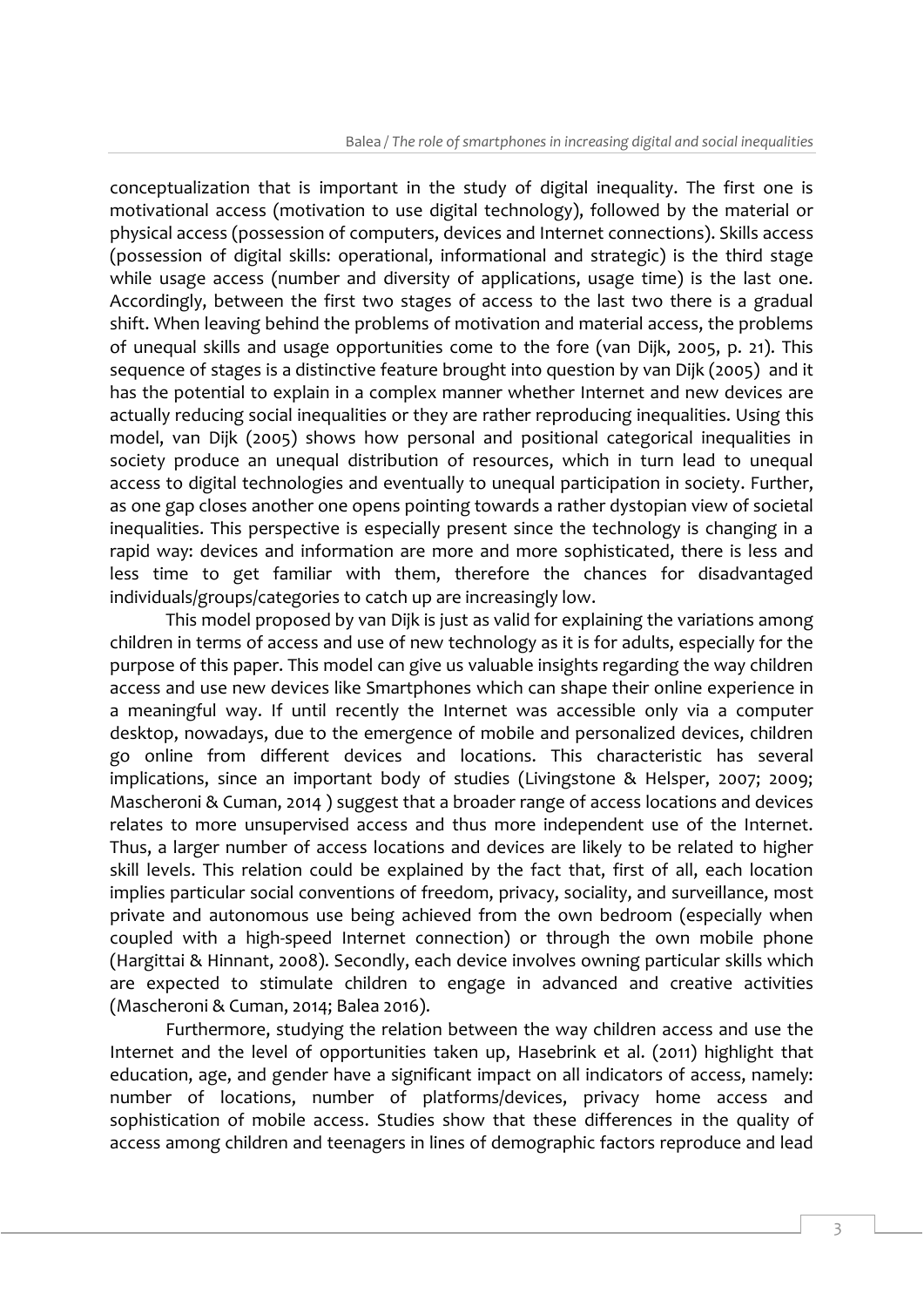at deepening digital and social inequalities across the young generation (Barbovschi & Fizesan 2013).

Unfortunately, despite the importance of the quality of access (e.g. number of location and/or devices) on children's online experience, there are few studies concerned with the emergence of these new devices (e.g. Smartphones, tablets) among children and young adults. Fewer studies are interested on how these new devices shape children's online experience. Research on this topic is almost absent in Romania, too. One of the most important studies that addressed this issue at European level is Net Children Go Mobile (Mascheroni & Cuman, 2014). According to their report, there are significant differences in terms of access and use of Smartphones and tablets across countries and several demographic variables. Although most children and young adults still access the Internet via a shared personal computer, followed closely by their own PC, the number of those who use these new devices is increasing. Accordingly, Smartphones are the devices that children are more likely to own or have for private use, while tablets are usually used by the whole family (Mascheroni & Cuman, 2014). In average, 41% of children make use of their Smartphone on daily basis, 24% use tablets, while 46% use laptops daily. Out of all seven countries investigated, Romanian children report the lowest rates of daily Smartphone and tablets use, with two in ten children using a Smartphone on a daily basis and less than one in ten using a tablet. Daily access to the Internet via Smartphones, tablets and laptops is also differentiated by age and socioeconomic status. Accordingly, younger children are more likely to use a laptop everyday, while teenagers use Smartphones as much as laptops. Furthermore, children from lower SES homes are less likely to go online from a Smartphone everyday. These results are consistent with previous ones (Livingstone & Helsper, 2007; 2009; Van Deursen, 2011; Helsper & Enyon, 2009) and illustrate that children and young people who have been online for longer, and who use the Internet from more devices have greater online skills and self-efficacy, which in turn encourage children and young people to take up more opportunities. On the opposite, those who gained access more recently and who do not use the Internet in a private manner and from several devices lack confidence in their online skills, use the Internet more conservatively and take up fewer opportunities (Mascheroni & Cuman, 2014).

### **Aim of the study**

Summarising, these new devices (e.g. Smartphones, tablets) have facilitated the emergence of Internet private use among children, making it possible for them to go online at anytime and anywhere. Ownership and private use of a Smartphone shape the quality of online experiences since evidence shows that Smartphone and tablet users report almost twice more Internet skills as compared to children who do not use mobile devices to go online. Therefore, using NCGM's dataset we investigate whether owning or having access to Smartphones leads to increasing digital inequalities among children. More precisely, drawing on van Dijk (2005)'s model, we are interested in what happens when children pass the problems of material access (owning or having access to a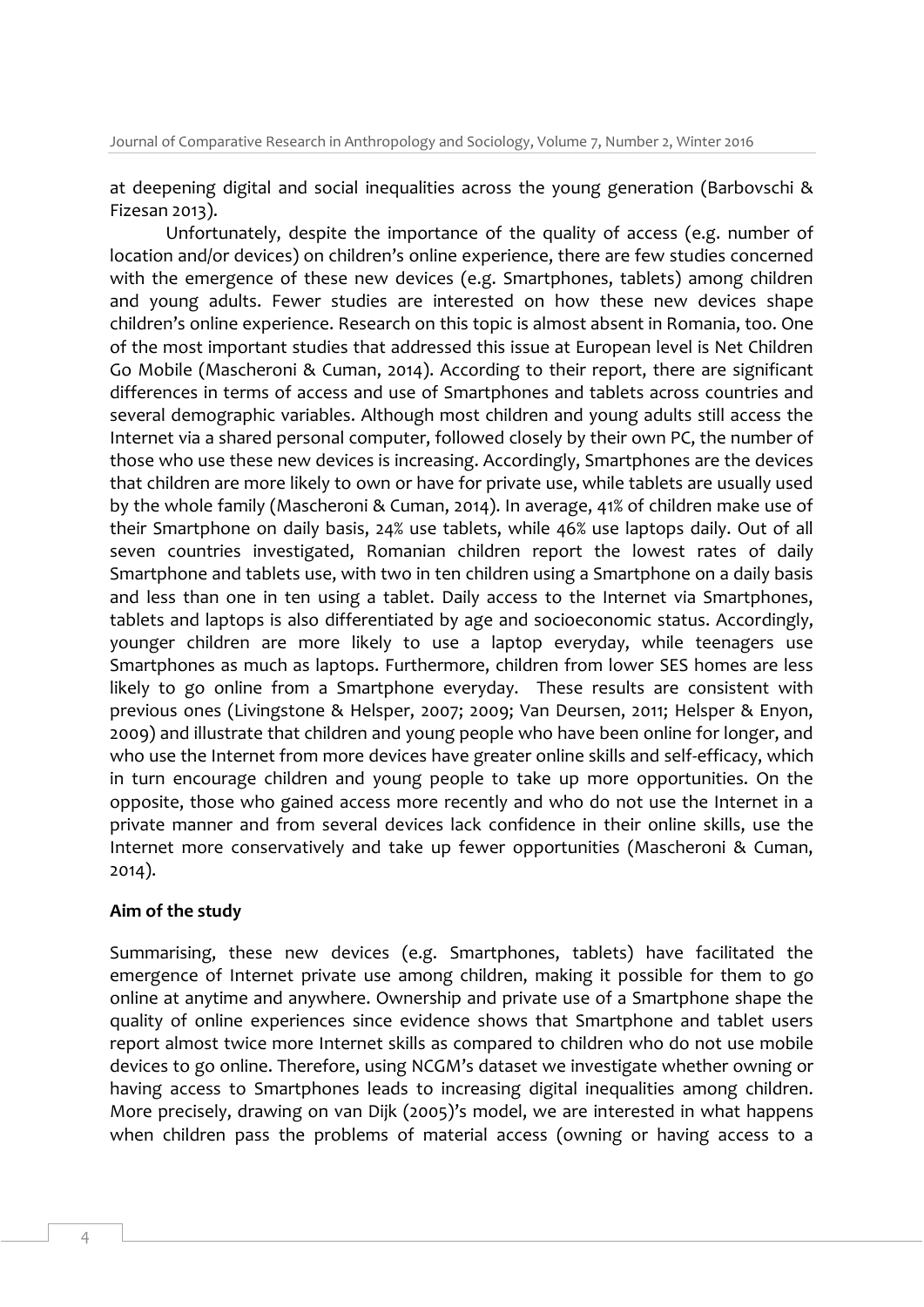Smartphone). In case we find evidence of differences in level of Smartphone related skills then we can argue that these particular skills are a possible determinant of increasing social inequalities (Livingstone & Helsper, 2007; 2009; Van Deursen, 2011; Helsper & Enyon, 2009).

There are several ways in which skills can affect the quality of use, which in turn can determine how children benefit from the Internet (Hasebrink et al., 2011; Barbovschi & Fizesan, 2013; Mascheroni & Cuman, 2014). A noteworthy body of studies showed a significant relation between the level of digital skills that a child possesses and the range of taken-up opportunities for spending time on the Internet (Livingstone & Helsper, 2009; Witte & Mannon, 2009; Hargittai, 2010). Moreover, it appears that child's Internet skills result from the range and depth of children's online activities (Barbovschi & Fizesan 2013; Balea, 2016). There is an entire debate about how children acquire digital skills. When started to go online, it was believed that children and young people, because they have grown up with ICT, are born with sophisticated technology skills and a whole new set of cognitive capacities and all they need is to get access to Internet and new devices (Kennedy et al., 2010; Balea 2016). However, studies show that children report different levels of digital skills even when social demographic variables (e.g. Age, gender, SES) are taken into account (Livingstone & Helsper, 2007; 2009; Van Deursen, 2011; Helsper & Enyon, 2009; Balea, 2012; 2016).

So, how do children get digitally literate? Eurobarometer (EC, 2007) as cited by McQuillan and d'Haenens (2009) suggested that self-learning (e.g. Observation, games, chat, instant messaging) is the most common process whereby children gain Internet skills, closely followed by learning at school which mainly covers basic, functional applications, rather than creative or interactive Internet use. Therefore, acquiring digital skills is a process which involves peers, parents, teachers, the amount of use and, nevertheless, the location where a child gets Internet access. Nevertheless, Livingstone and Helsper (2009) findings show that, although some online skills are Internet-specific, other aspects of these skills are likely to draw on social and technical knowledge acquired in other contexts (p. 324). Other studies which investigated children and young people's Internet skills identified a range of socio-demographic barriers to Internet literacy. Their results show how Internet literacy mediates the benefits (and risks) of Internet use (Livingstone et al. 2005). Likewise, other studies found children whose parents have high socioeconomic status (SES) were more effective in obtaining the benefits they sought online while others took indirect or multiple routes to achieve the same end (Livingstone & Helsper, 2007).

Studying the relationship of young people's Internet use with social inequality, several scholars proposed a more nuanced approach of this issue (Witte & Mannon, 2009; Hargittai, 2010; Helsper & Enyon, 2009). Drawing on social inequality theories, more precisely on the bourdieaun perspective, Hargittai (2010) showed that the particular societal positions that children and young people inhabit are reflected in their Internet use. Accordingly, the differences in Internet use and online opportunities taken up are not randomly distributed, since those who are already more privileged, in terms of gender (male), ethnicity, and SES, tend to have more Internet use, autonomy and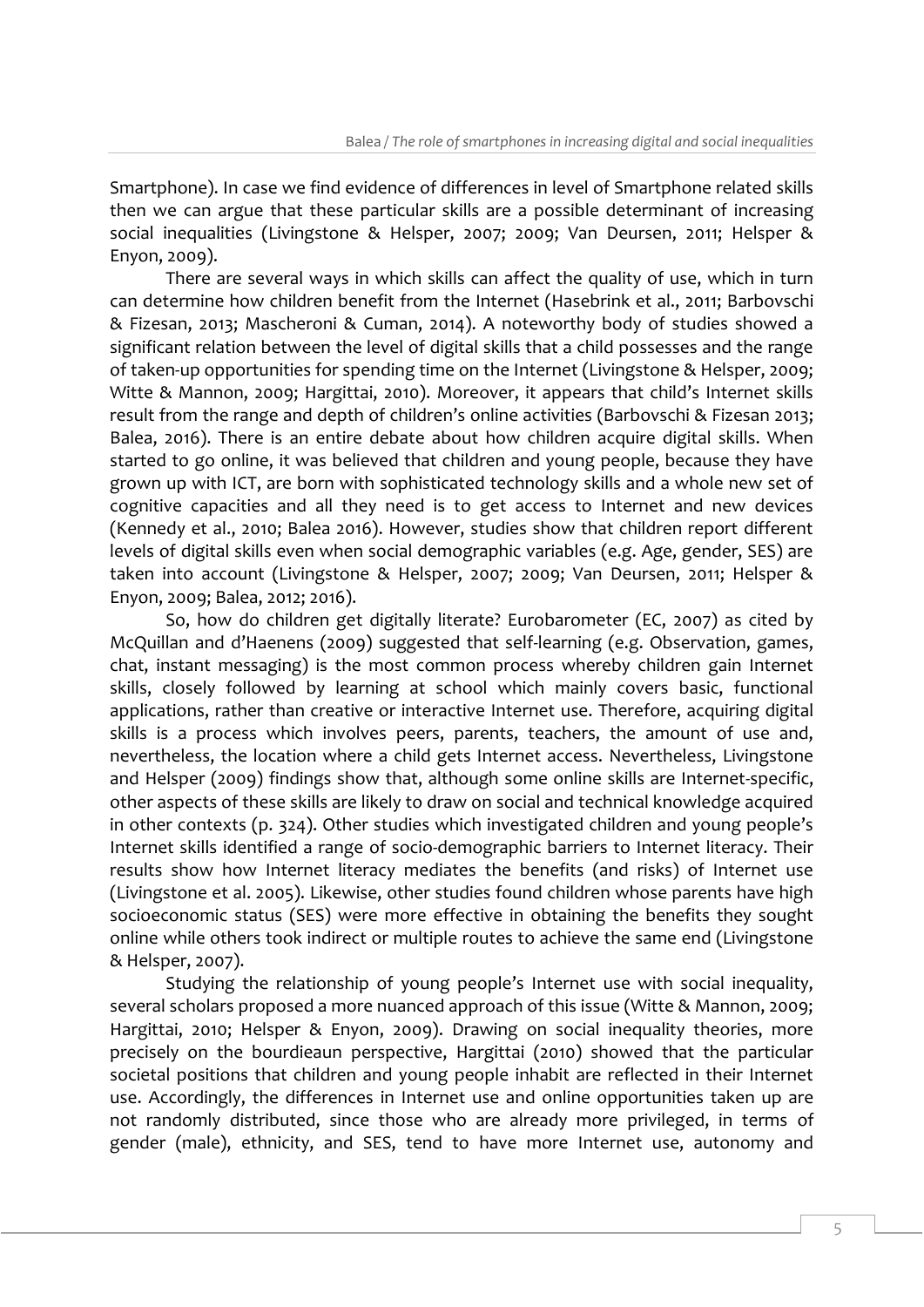resources, more online experiences, higher levels of digital skills, and report engaging in more diverse online activities than the less privileged. These findings, argues Hargittai (2010), raise concern about possibly increased rather than decreased inequality resulting from the spread of Internet use across the population.

Witte and Mannon (2009) addressed these differences from the conflictualist perspective and found strong statistical relationship between parents` education and children`s Internet use at several levels. First, parents who graduated high school are twice as likely to have helped a child do something online, while among those with less than a high school degree less than a quarter helped their children use the Internet (Witte & Mannon, 2009, p. 74). Thus, social demographic differences among adults have the potential to perpetuate rather than challenge class advantages which parents pass on to their children. Second, family's SES background works as a predictor for children's online competencies. Accordingly, children who come from privileged backgrounds are more likely to use the Internet than their counterparts from less privileged backgrounds. Further, the evidence suggests that class advantage passes to the next generation in terms of digital skills too. Children from high status families are more skilled that those coming from low status families. This, in turn, works as a bidirectional transfer since findings suggest that these children help their parents to acquire online knowledge which helps them maintain their privileged position.

Unfortunately, there is almost no consent on which skills should be considered necessary in order for a child to be considered more or less digital literate. Van Deursen (2010), inspired by the work of van Dijk (2005), suggests a delimitation of necessary skills for using the Internet from the general term digital skills, defining them Internet skills. He argues that this concept consists of two dimensions, medium-related skills (e.g. Operational and formal skills) and content-related skills (e.g. Information and strategic Internet skills). In order to investigate how different skills are distributed among various segments of the population (Van Deursen, 2010) and which factors cause these disparities, it is necessary to operate such a division. Inspired by the media literacy research, Helsper (2008) also proposes a similar classification and considers four broad categories of digital skills, namely: technical, social, critical, and creative skills. The authenticity of her approach brought into discussion the "transferable skills". These are general life skills "that people have learned in one context but which they are able to apply in a variety of other contexts and are thus not tied to specific tasks", which allow individuals to participate more fully in online worlds (Helsper, 2008, p. 25). Bearing in mind Helsper's approach, we can see Smartphone related skills as "transferable skills" since, as NCGM project shows, Smartphone and tablet users are more likely to report high levels of Internet skills than children who do not use a mobile device to go online. This evidence shows that Smartphone users increase the quality of their online experience only by mastering their devices.

Offering a framework for digital skills is not the only debate around this topic. There is ongoing research for developing measures for specific skills involved, which could lead to a better understanding of the differentiation between Internet users. Observed online behaviour, if possible in their natural context, is considered the ideal way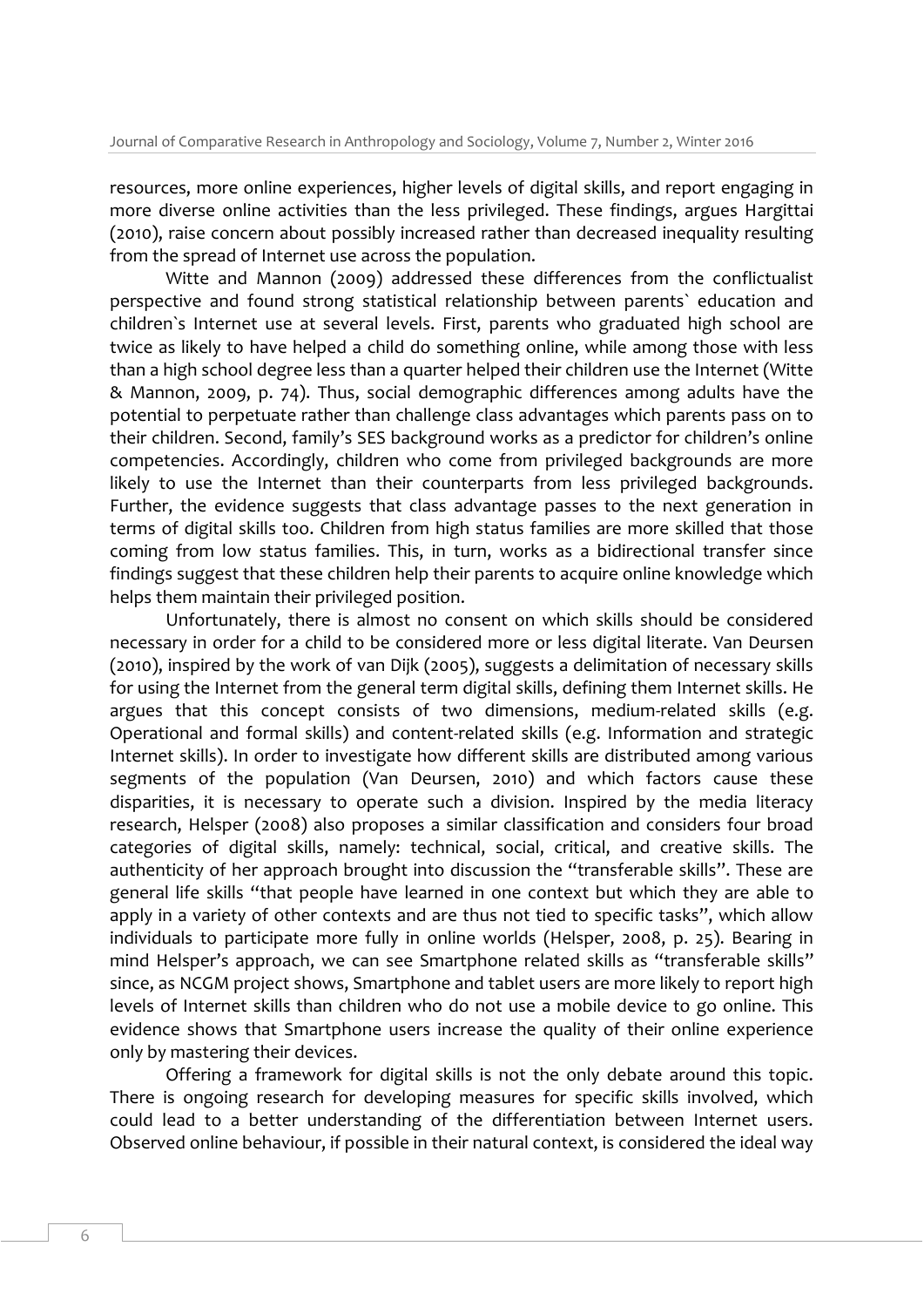to measure the actual level of one's digital skills. Although self-reports are not as valid as performance tests regarding the measurement of digital skills (Van Deursen & Van Dijk, 2010), they are an obvious measure when investigating a great sample. In order to measure digital skills with a survey, one has to rely on self-reports of Internet use, ability and knowledge. This may raise an interesting challenge since children have to give an estimate of their own digital skills and experience (Sonck, Kuiper and de Haan, 2012). This was the case of two major European projects that measured, among other variables, children's level of digital skills. EU Kids Online (EUKO) study surveyed more than 30 thousands children from more than 30 countries, while Net Children Go Mobile (NCGM) surveyed almost 3 500 children. In such studies it is obvious that no direct observation of online activities is possible. Instead, EUKO, followed by NCGM, proposed three ways of measuring digital skills: self-reported skills (NCGM measured both Internet skills and Smartphone related skills), diversity of Internet use and self-confidence with the Internet.

Self-reported skills measured in these projects are similar with the concept Internet skills proposed by Van Deursen (2010) and will be used in the present study as a proxy for the level of children's Internet and Smartphone related skills. With the aim of measuring this indicator, in NCGM project children were asked to assess their own skills, and more specifically whether they are able to do any of a list of 12 different Internet skills and 11 Smartphone related skills, including instrumental, safety-related and communication skills (see Annex 1). According to Sonck, Kuiper and de Haan (2012) children's self-reports about their skills might give an indication of their actual digital skills, though this measure may be prone to over- and underestimation.

NCGM results (Mascheroni & Cuman 2014) on Internet and Smartphone related skills show some intriguing changes compared to EUKO findings (Hasebrink et al., 2011). Children report higher levels of social media skills and more critical skills such as comparing different websites to assess the reliability of information. However, some competences measured in both surveys show little or no increase (Mascheroni & Cuman 2014). Children aged 9-16 claim half of twelve Internet skills measured – including instrumental skills, safety skills, critical skills and communicative skills. Moreover, those who make use of Smartphones and tablets report almost twice as many skills as children who don't use mobile devices to go online. Same study highlights that, on average, children claim more Smartphone and tablet specific skills. Children are also more selfconfident regarding their Smartphone-specific skills: 38% of children agree with the statement "I know more about the Internet than my parents" while 58% say they know more than their parents about using Smartphones. These findings are consistent with previous studies (Hargitai; Fizesan 2012; Barbovschi & Fizesan 2013) discussed above that show significant correlations between the number of devices used to connect to the Internet and the level of digital skills. When it comes to Romanian children, using a Smartphone is not very common. There are huge disparities between those who have and those who don't have access to Smartphone. The gap is even deeper when Internet mobile use is considered (Velicu et al., 2014). On these lines, accessing and using a Smartphone could be considered a kind of asset (Van Dijk, 2005; Van Deursen, 2010; Witte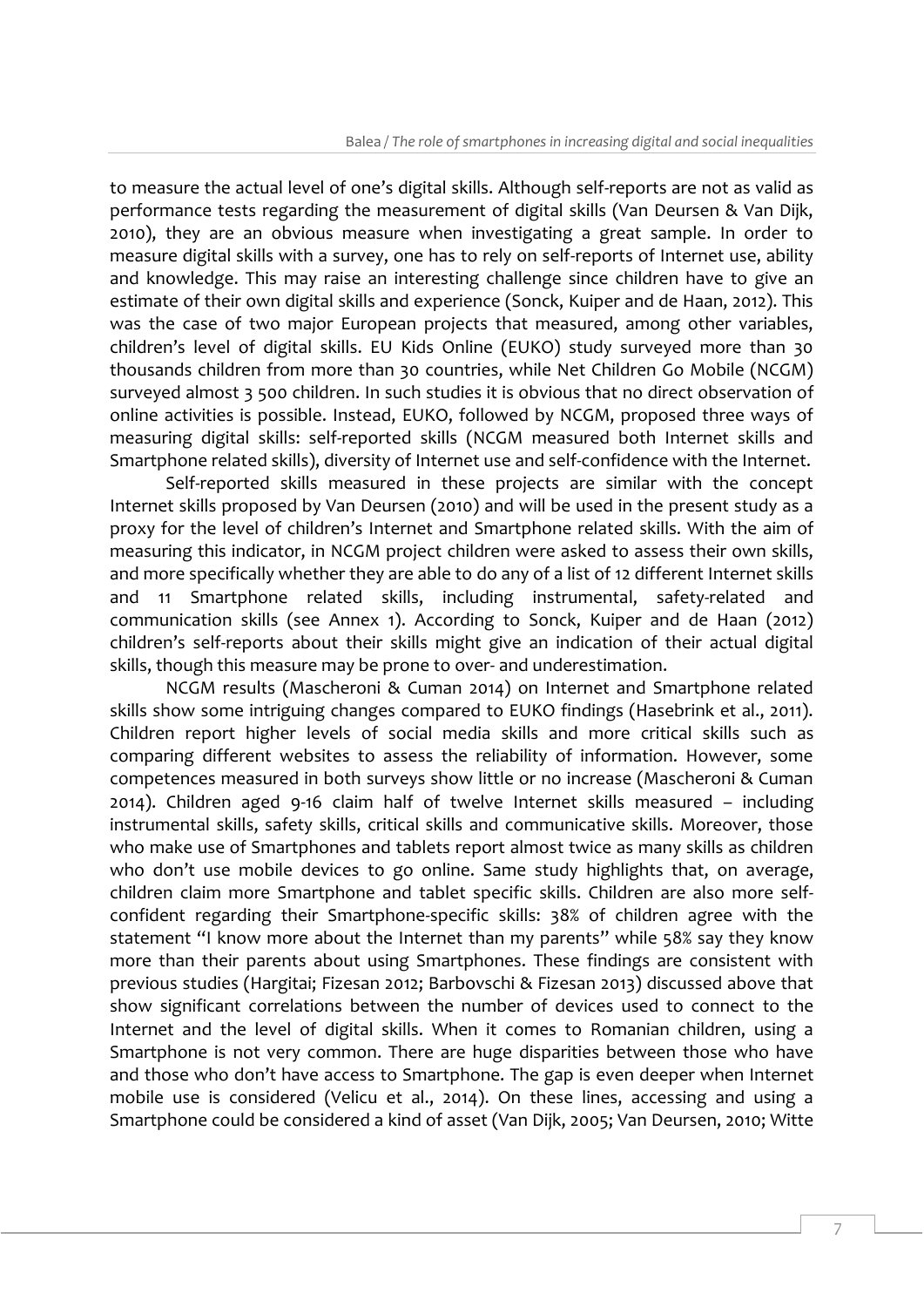& Mannon, 2009) used by the dominant class in order to preserve their privileges, and, consequently, their power.

#### **Sample and method**

The present study reports on the Net Children Go Mobile dataset. The project collected data in 2013 from random stratified survey samples of around 500 children aged 9-16, who are Internet users, per country. Seven European countries were involved in this project, including Romania. For the purpose of this paper, only responses from Romanian children were taken into account (N=522). The sample sums up 49% girls and 51% boys with an average age of 12 years (SD=2,1).

In order to investigate if having access and using a Smartphone is working as an accelerator of digital inequalities among children, several relations between selected variables were tested with different statistical analysis, such as linear and multilinear regressions or chi-square independence test. Firstly, we examined if there is evidence for the first level of digital divide among Romanian children using variables that measure child's access and use of a Smartphone. Further, we have searched for second-level of digital divide implications using Smartphone related skills as a dependent variable. One independent variable related to children's parents was considered: parent's education level used as a proxy for family's socioeconomic background in order to test the direct effect of SES on the level of Smartphone related skills. Further, variables that measure child's access and use were introduced in the model to test for the persistence of digital inequalities between children even when demographic variables such as child's age and gender are hold for constant (see Table 1).

Based on different theoretical frameworks discussed in the first section of this study, a set of hypothesis were formulated in order to structure the following analysis. The first assumption was inspired by studies which show a significant relation between access and use of new devices with the increasing of digital gaps. Further, we have considered findings which show that socio demographic factors could predict the variations of digital skills among children. And last, we relied on a conflictualist perspective, which views new technologies as assets used by the privileged class to maintain their position.

H1: Children coming from privileged backgrounds are more likely to own or to have access to a Smartphone. Furthermore, they are also more likely to go online from their own devices.

H2: Demographic variables such as age and gender are significant predictors for Smartphone related skills which show evidence for increasing digital inequalities among children.

H3: Parent's highest education is a significant predictor for the level of Smartphone related skills showing that class advantage passes to the next generation. Children coming from high SES homes are more likely to use a Smartphone in a private manner, more often than not will have mobile Internet and, therefore, will exhibit higher level of digital skills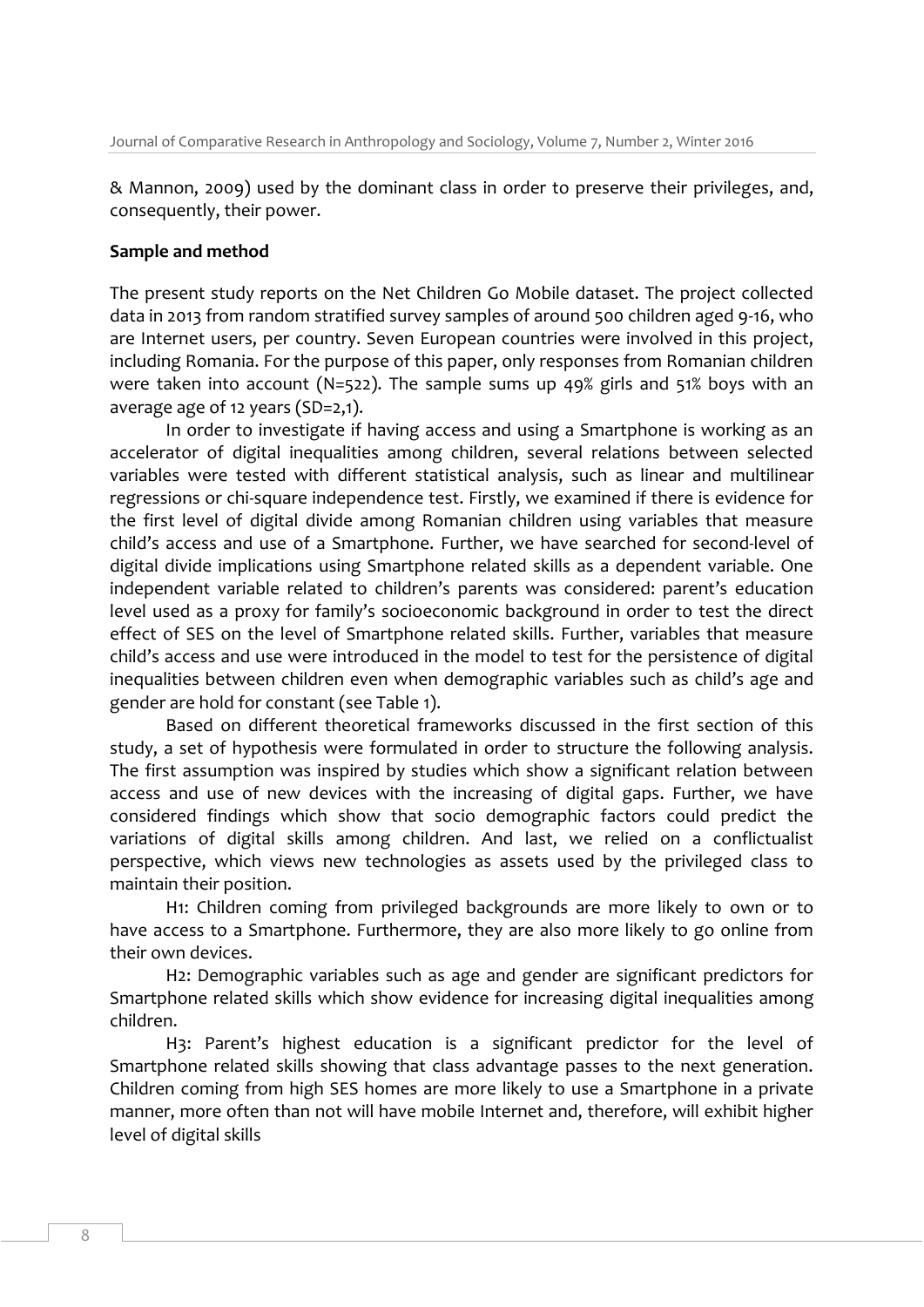H4: When variables related with children's Smartphone and Internet use are introduced in the model, the influence of demographic variables on Smartphone related skills is reduced, showing evidence for second-level of digital divide among children and questioning the digital natives' narratives.

|                        | Mean | Std.             | Description                                              |
|------------------------|------|------------------|----------------------------------------------------------|
|                        |      | <b>Deviation</b> |                                                          |
| <b>Education level</b> | 4.57 | .98              | Highest education completed by the Head of               |
|                        |      |                  | Household, ISCED classification, eight categories - with |
|                        |      |                  | second stage of tertiary as highest level measured       |
| Age                    | 12   | 2.14             | Scale variable, 9-16 years old                           |
| Gender                 |      |                  | Dummy, Female=0                                          |
| Own or have for        | .21  | .411             | Dummy, "Yes"=1                                           |
| private use: A         |      |                  |                                                          |
| Smartphone             |      |                  |                                                          |
| Internet mobile use    | .29  | .456             | Dummy, "Daily use"=1                                     |
| Years mobile phone     | 3.93 | 2.25             | Scale variable, the number out of 12 (highest)           |
| use                    |      |                  |                                                          |
| Smartphone skills      | 6.54 | 3.5              | Scale variable, the number out of 11 in total            |
| Internet skills        | 5.55 | 4.06             | Scale variable, the number out of 12 in total            |

### **Results**

In Romania, unlike other countries analysed in the project, is not usual for children to own or to have access to a Smartphone. According to NCGM data, there are huge disparities between those who have and those who do not have access to a Smartphone. Only two out of ten Romanian children use a Smartphone from the privacy of their own bedroom, while less than 13 per cent of them use their own Smartphone, tablet or PC to go online (Velicu et al., 2014). This evidence can be explained since the cost of the device is one of the most important factors taken in consideration by Romanian parents when discussing about the possibility to acquire a device for their children. Further, the gap is even deeper when Internet mobile use is considered (Velicu et al., 2014). Even when children in Romania own a Smartphone, most of them do not use it for accessing the Internet because the cost of the Internet is considered to be high. Compared with their counterparts from other countries involved in the project, Romanian children indicate the lowest rates when it comes to going online from their Smartphones. Even when provided with mobile Internet plans, children in Romania feel several constraints on use and seek Wi-Fi connections or try to use 3G as little as possible, and limit their time online if Wi-Fi is not available (Mascheroni & Cuman, 2014).

Children who own a Smartphone are more likely to come from a high status family, thus being more likely to increase their level of digital skills by mastering their devices.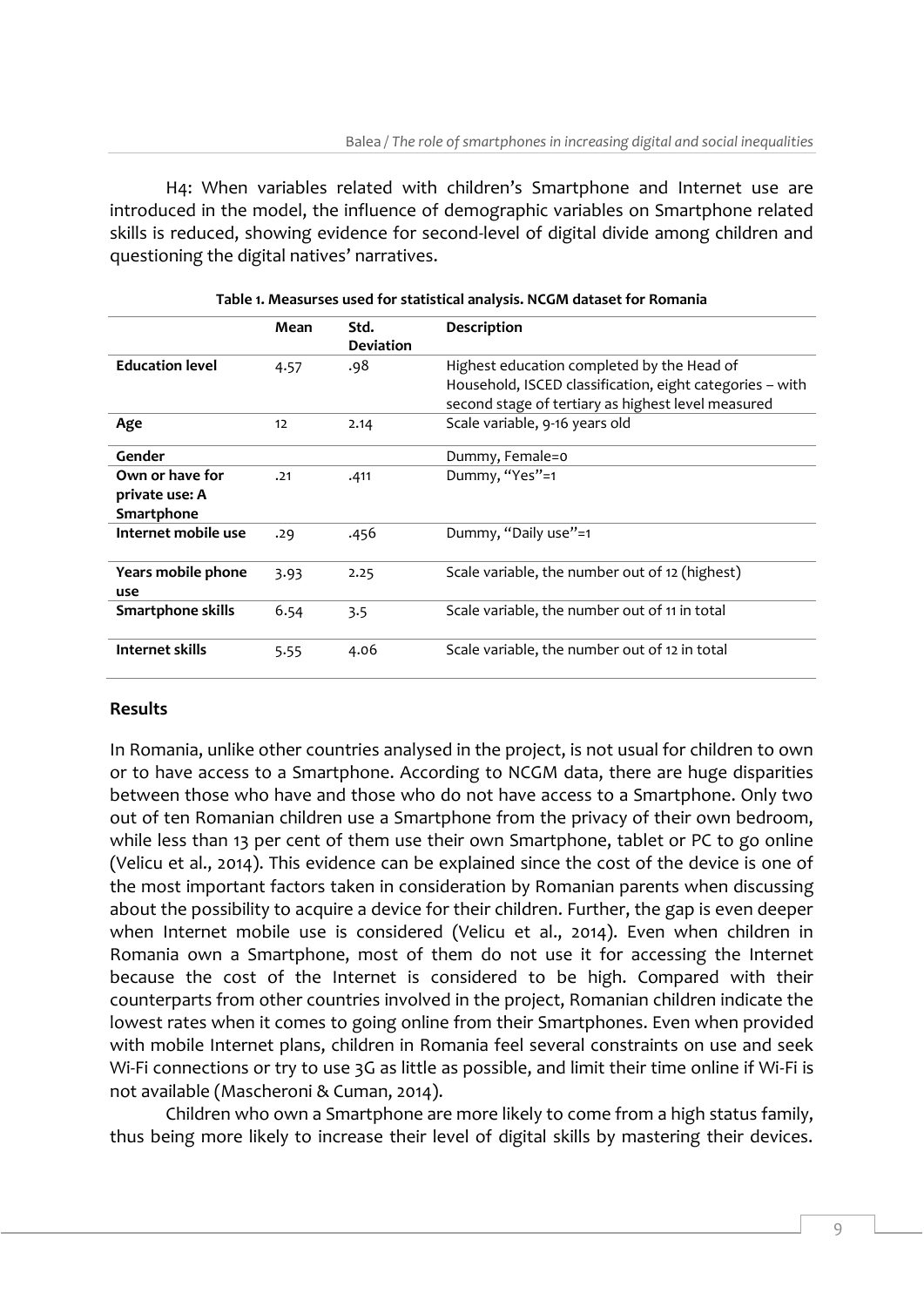Among those who have access to a Smartphone (N=111), 11 percent come from low SES backgrounds, while more than 50 percent come from families with high socioeconomic status (parents with at least post-secondary education). Further, a chi-square test of independence was performed to examine the link between Internet mobile use and child's SES. The relation between these variables was significant,  $X_2(2, N=111) = 5.50$ , p< .05, and the intensity of the association was medium Cramer's V= .223, p<.05. Children from low SES (primary education or no education at all) were less likely to access the Internet from their Smartphones on a daily basis. Moreover, we can see that there are 0 odds for a child who has access and use a Smartphone and comes from low SES families to access the Internet daily from his device.

| <b>Parent's education</b>        |                                             | Primary        | Secondary | Tertiary | Total |
|----------------------------------|---------------------------------------------|----------------|-----------|----------|-------|
|                                  |                                             | or none        |           |          |       |
| <b>Internet</b><br>mobile<br>use | None daily<br>use from<br>mobile<br>devices | $\overline{2}$ | 9         | 20       | 31    |
|                                  | Daily use<br>from mobile<br>devices         | O              | 29        | 51       | 80    |
|                                  | Total                                       | $\overline{2}$ | 38        | 71       | 111   |

**Table 2. Crosstabulation: Parent's education and Internet mobile use**

We can formulate several implications based on this evidence. Firstly, digital gap among Romanian children is increasing with each new device, making Smartphones a tool that might have the power to perpetuate social inequalities, especially because these devices become more and more sophisticated and very expensive. Considering these characteristics, children from low SES families will always be one step behind those from high SES families. Likewise, mobile Internet use is a very exclusivist asset for Romanian children coming from high SES families and, more often than not, it is most probably used to maintain class advantages, showing support for previous studies that highlight how unequal diffusion of the Internet and new technologies reinforces already existing social inequalities (Van Deursen, 2010; Grusky et al., 2008). Also, these results acknowledge the first hypothesis and correspond with previous results that highlight a significant relation between the number of devices used to go online and children`s level of digital skills: more devices, more skills (Hasebrink et al., 2011; Fizesan, 2012; Barbovschi & Fizesan, 2013). On the opposite, those who have gained access more recently and who do not use the Internet in a private manner and from several devices lack confidence in their online skills, use the Internet more conservatively and take up fewer opportunities.

When self-reported skills are investigated, Romanian children claim, in average, 5.5 out of 12 Internet skills and 6.54 out of 11 Smartphone related skills (see Annex1). However, Smartphone users claim, in average, 8 out of 12 Internet skills that shows support for the perspective more devices, more Internet use, more opportunities taken up online. Further*,* a two-step multiple linear regression was calculated to predict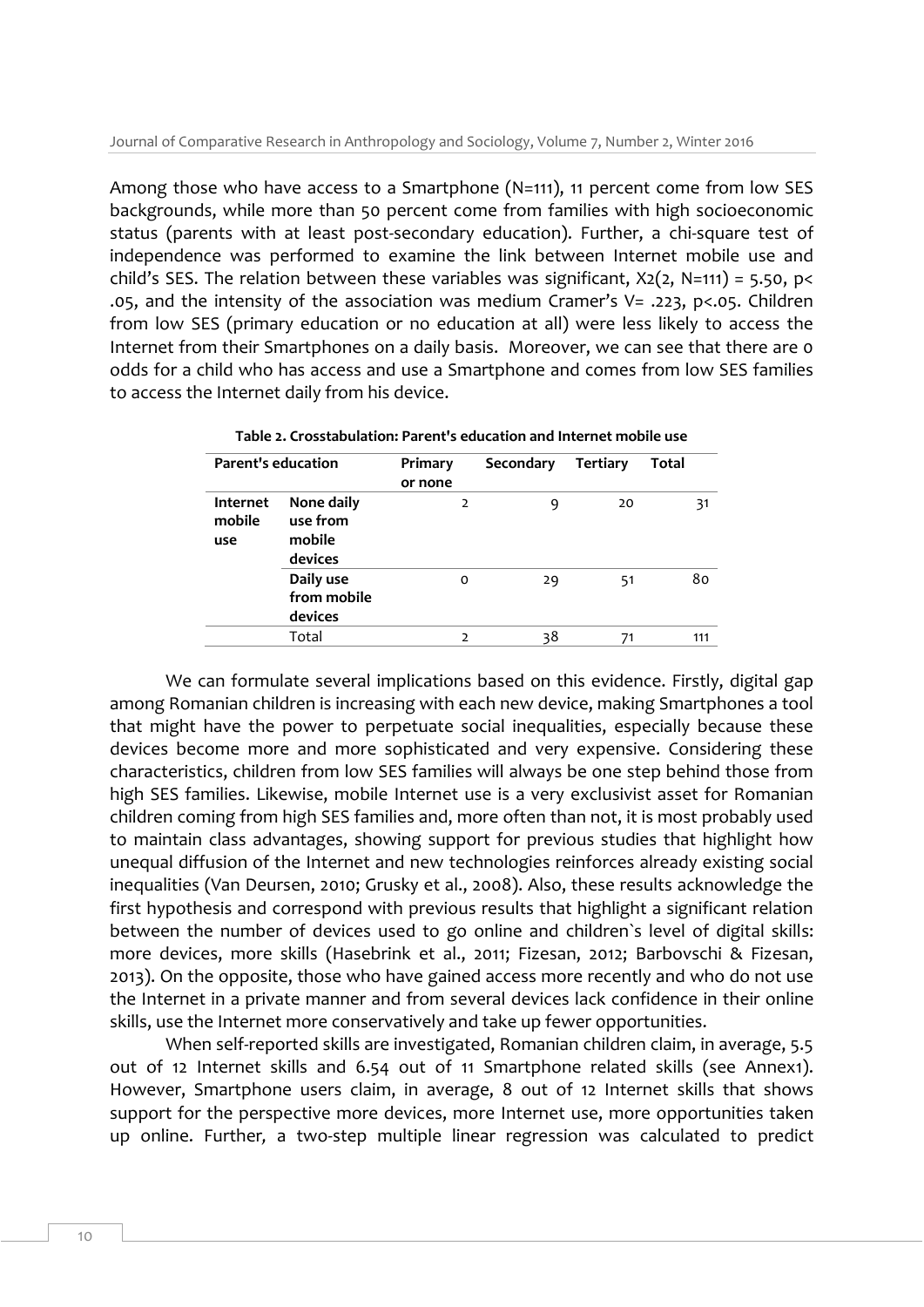Smartphone related skills in order to understand what happens beyond the problem of access. Are they equally skilled or there are variations which could be explained by different predictors? In the first model we introduced demographic variables like child's age, gender and social background (parent's highest education). A significant equation was found (F  $(3,109)$  = 11.629, P< .000), with an R<sup>2</sup> of .242. Children's predicted Smartphone related skills is equal to -4.802 + .643 (Age) + 1.54 (Gender) + .536 (Education), where age is measured as a scale variable, gender is coded as a dummy variable, *female=0,* parent's education level is a 8 scale variable, secondary tertiary highest. All the independent variables introduced in the model were significant predictors of Smartphone related skills. In the second step, child's Internet and Smartphone use related variables were introduced in the model. A significant equation was found (F  $(6,106)$  = 11.348, p< .000), with an R<sup>2</sup> of .391. Children's predicted Smartphone related skills is equal to -3.21 + .293 (Age) + 1.24 (Gender) + .235 (Education) + 1.73 (Own Smartphone) + 1.73 (Internet mobile use) + .36 (Years of mobile phone use), where own or have for access a Smartphone and Internet mobile use were measured as dummy variables, and years of mobile use as scale variable. All the independent variables were significant predictors of Smartphone related skills, except parent's education level.

| $10000$ $\mu$ $3000$ $\mu$ $1000$ $3000$ $1000$ $1000$ $1000$ $1000$ $1000$                            |       |                       |     |  |
|--------------------------------------------------------------------------------------------------------|-------|-----------------------|-----|--|
|                                                                                                        | Mean  | <b>Std. Deviation</b> | N   |  |
| Number of skills related to Smartphones, TOTAL (11)                                                    | 6.75  | 3.63                  | 111 |  |
| Age                                                                                                    | 13.15 | 2.32                  | 111 |  |
| Gender                                                                                                 | 0.48  | 0.55                  | 111 |  |
| <b>Parent's education</b>                                                                              | 4.38  | 1.43                  | 111 |  |
| Own or have for private use: A Smartphone                                                              | 0.9   | 0.33                  | 111 |  |
| Internet mobile use                                                                                    | 0.70  | 0.50                  | 111 |  |
| Years of mobile phone use                                                                              | 4.65  | 2.34                  | 111 |  |
| a Weighted Least Squares Regression - Weighted by Combined design and nonresponse (use this<br>weight) |       |                       |     |  |

#### **Table 3. Descriptive Statistics for Multilinear regression analysis**

#### **Table 4. Regression Coefficients for Smartphone related skills as dependent variable**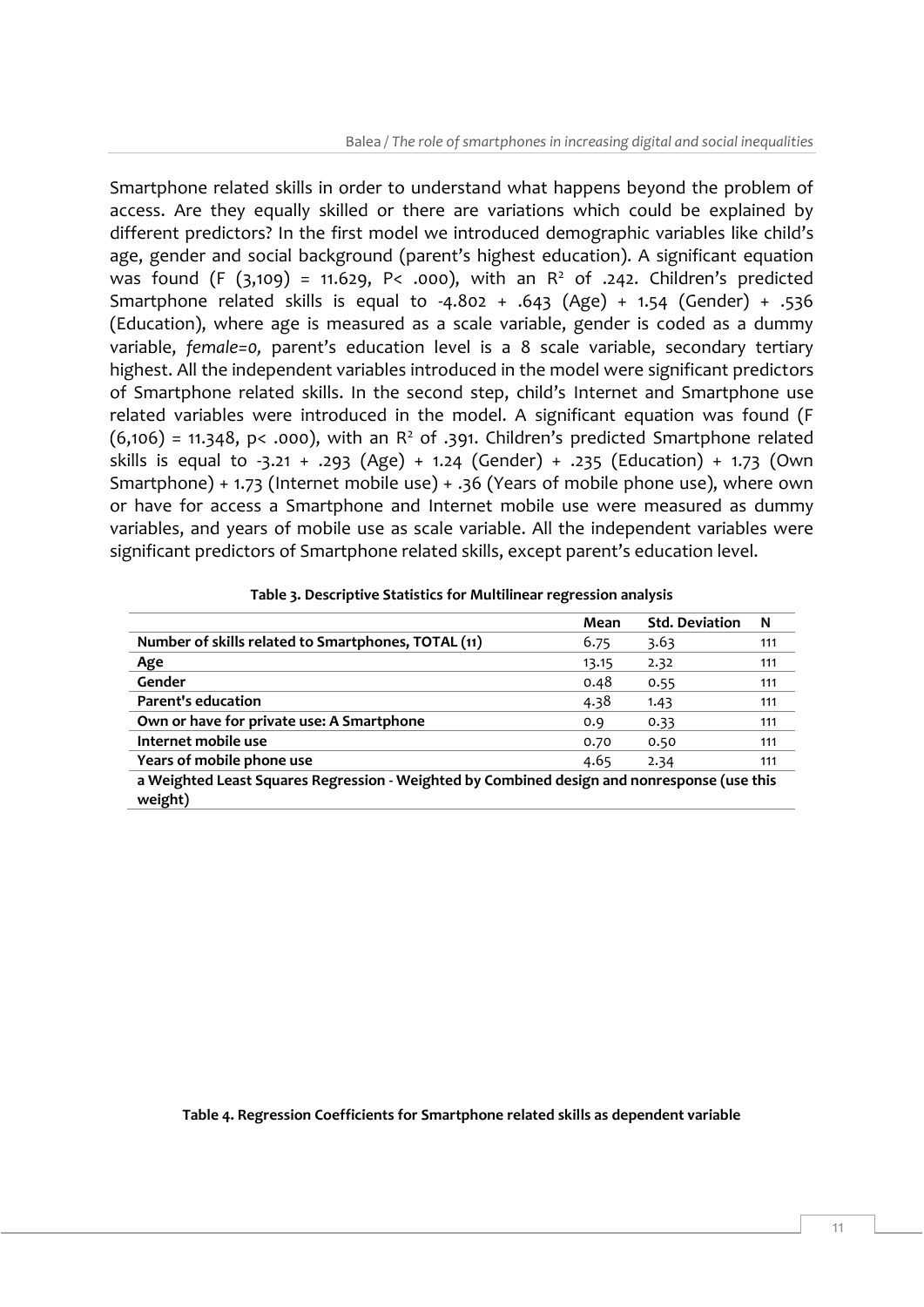| Model          |                                                 | Unstandardized<br>Coefficients |               | Standardized<br>Coefficients | t       | Sig. |
|----------------|-------------------------------------------------|--------------------------------|---------------|------------------------------|---------|------|
|                |                                                 | B                              | Std.<br>Error | Beta                         |         |      |
| $\mathbf{1}$   | (Constant)                                      | $-4.80$                        | 2.24          |                              | $-2.13$ | .035 |
|                | Age                                             | 0.64                           | 0.13          | 0.41                         | 4.74    | .000 |
|                | Gender                                          | 1.54                           | 0.56          | 0.23                         | 2.72    | .007 |
|                | Parent's education                              | 0.53                           | 0.22          | 0.21                         | 2.38    | .019 |
| $\overline{2}$ | (Constant)                                      | $-3.21$                        | 2.27          |                              | $-1.41$ | .160 |
|                | Age                                             | 0.29                           | 0.15          | 0.18                         | 1.92    | .057 |
|                | Gender                                          | 1.24                           | 0.52          | 0.18                         | 2.34    | .021 |
|                | Parent's education                              | 0.23                           | 0.21          | 0.09                         | 1.09    | .277 |
|                | Own or have for<br>private use: A<br>Smartphone | 1.73                           | 0.89          | 0.15                         | 1.93    | .055 |
|                | Internet mobile<br>use                          | 1.73                           | 0.61          | 0.23                         | 2.82    | .006 |
|                | Year of mobile<br>phone use                     | 0.36                           | 0.14          | 0.23                         | 2.49    | .014 |

Journal of Comparative Research in Anthropology and Sociology, Volume 7, Number 2, Winter 2016

a Dependent Variable: Number of skills related to Smartphones, TOTAL (11)

b Weighted Least Squares Regression - Weighted by Combined design and nonresponse (use this weight)

The first model which takes into account demographic variables indicates that child's age is the most powerful predictor for the level of Smartphone related skills. Each additional year brings to a child, in average, 0.6 skills when all other variables are hold for constant, making older children more skilled when using their Smartphones. When age and SES are hold for constant, gender is a significant predictor for the level of digital skills. In average, boys claim with 1.5 more Smartphone related skills, making girls less competent when it comes to Smartphone use. Finally, parent's highest education is a significant determinant of the variations in the level of child's Smartphone related skills. This evidence is even more important since these children are already in a privileged position since they already have access or own a Smartphone. Therefore, even when the problem of access is resolved, children coming from high SES homes exhibit higher levels of skills showing support for the second and third hypothesis. In the context of these results it is worth mentioning an interesting study of Helsper nd Galacz (2009) that shows similar findings when it comes to Internet access and use among adults. Accordingly, people coming from low SES are up to seven times more likely to lack material and educational resources in order to engage with new technologies. Moreover, even supposing that these disadvantaged social categories get access to the Internet, they are unlikely to engage with technologies in the same meaningful way as the privileged one (Helsper & Galacz, 2009).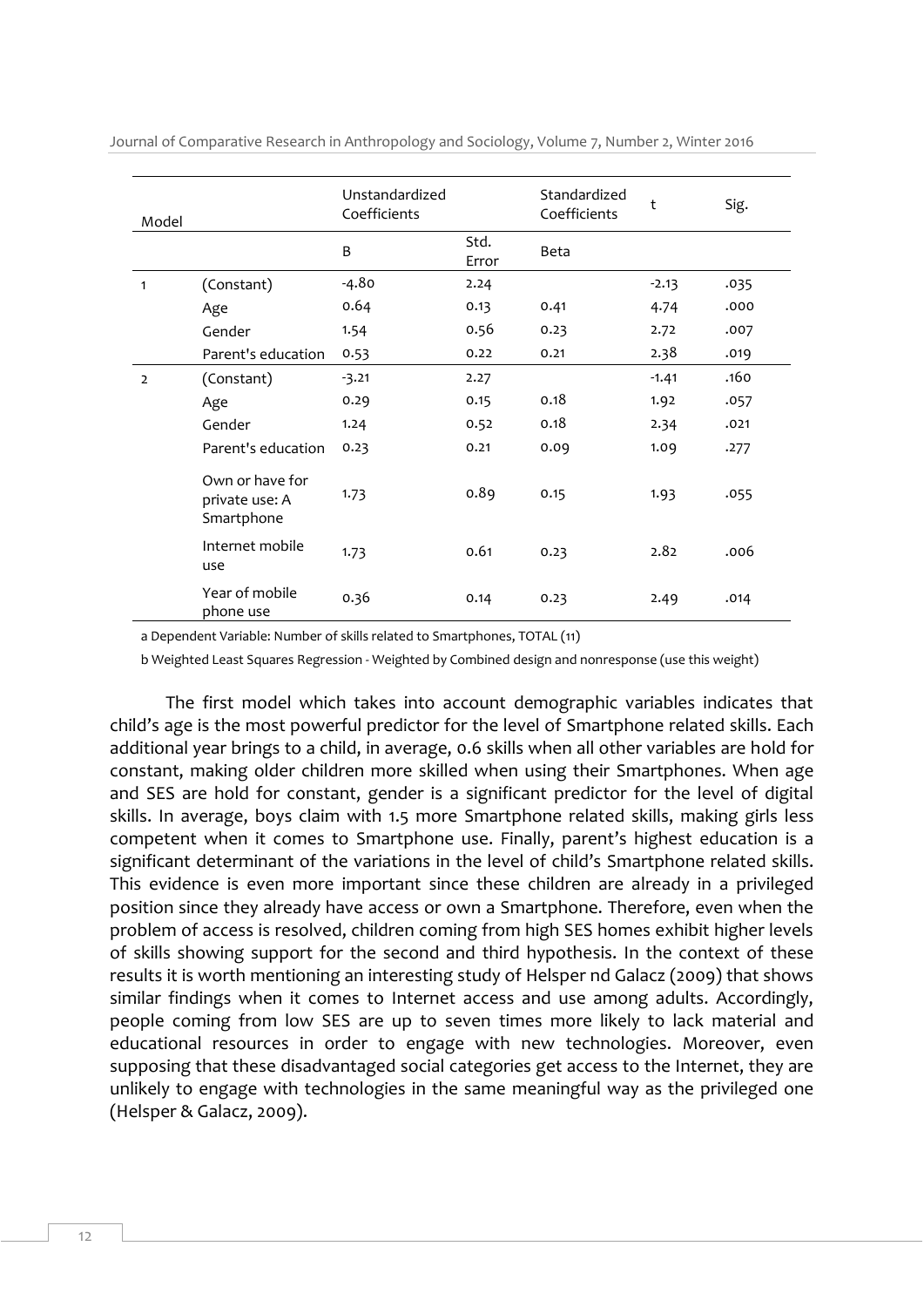When variables that measure child's Internet and Smartphone usage are introduced in the model, all demographic variables lose their impact on the dependent variable. When these variables are constant, age and gender remain significant predictors, while SES doesn't hold for significant effect on Smartphone related skills. This means that even when variables like having private access to a Smartphone, Internet mobile use and same years of using mobile phone are considered, children are still differentiated in terms of Smartphone related skills by age and gender. Older boys are in the most gainful situation, being most competent when it comes to using their mobile devices.

If we take in consideration Beta coefficients and compare their values, most important predictors of Smartphone related skills are daily Internet use via Smartphone and years of mobile phone use. Romanian children that go online from their devices on daily basis report, in average, with 1.7 more skills when all other variables introduced in the model are hold for constant. Furthermore, each year of mobile phone use increase the number of Smartphone related skills with 0.36. Owning or having access to a Smartphone from the privacy of their bedroom makes children to report with 1.73 more skills than those who don't use devices in a private manner. Therefore, even if SES doesn't hold for significant direct effects in this model, we can argue that social background influences children's experience with their devices. Most often than not, children coming from high SES homes are more likely to have access to a Smartphone in a private manner and to connect to Internet from their devices on a daily basis. Parents who can afford these "privileges" help their children to become more competent and confident in their own Smartphone and Internet use. In sum, the present multilinear regression model offers support for the last two hypotheses, showing that digital inequalities are present among Romanian children even when the problems of physical access are overachieved.

There is a significant correlation ( $r = .758$ ,  $p < .000$ ) between the number of Smartphone skills and the number of Internet skills claimed by Romanian children. When the number of Internet skills were predicted by the number of Smartphone skills, a significant equation was found (F (1,127) =171.664, p<.000) with an  $R^2$ =.575. Children's predicted Internet skill is equal to 1.08 + 0.81 (Smartphone related skills). At each Smartphone related skills claimed a child increases his level of Internet skills with 0.8.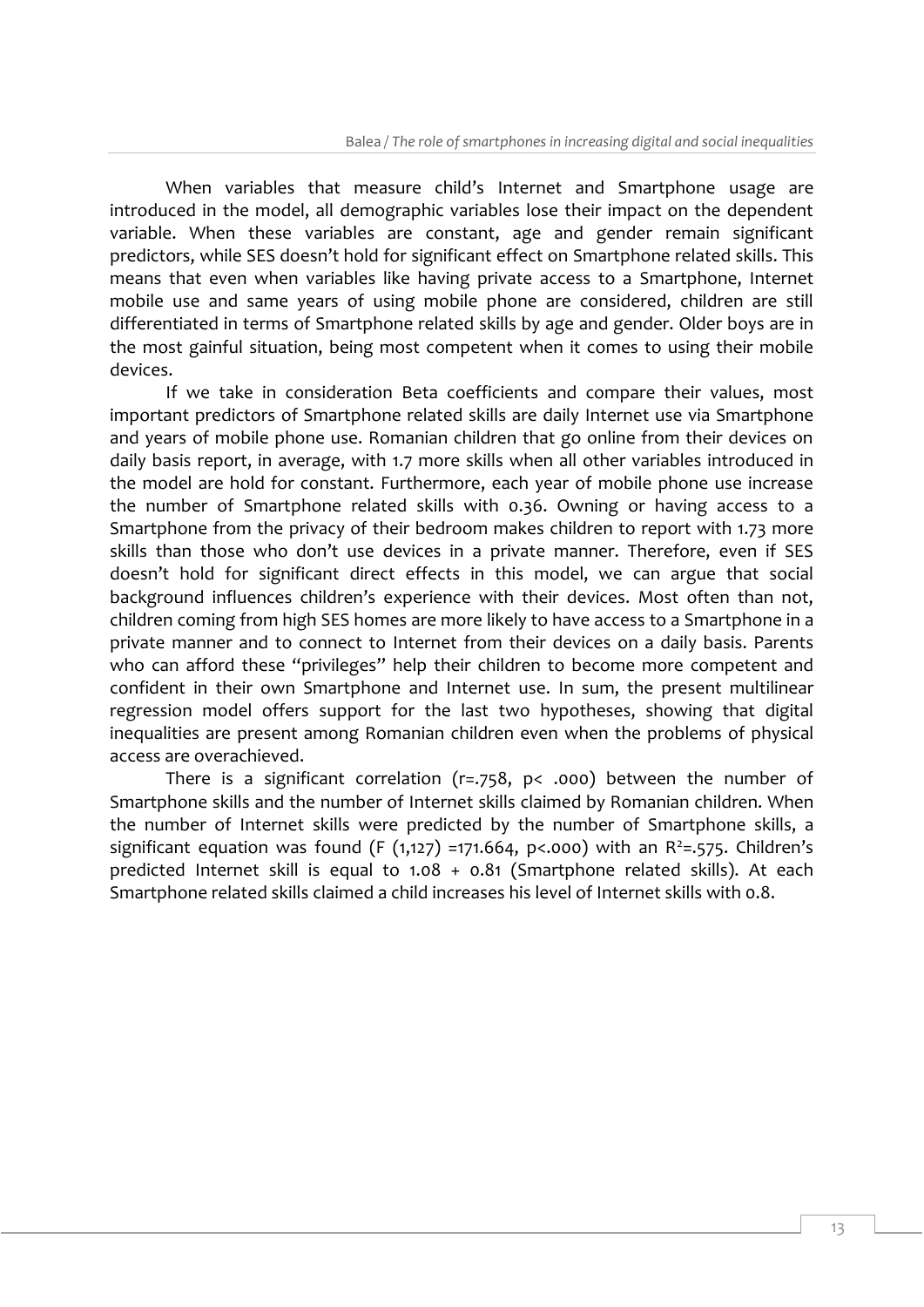Journal of Comparative Research in Anthropology and Sociology, Volume 7, Number 2, Winter 2016

| Model                                                  | Unstandardized<br>Coefficients |               | Standardized<br>Coefficients |        | Sig. |
|--------------------------------------------------------|--------------------------------|---------------|------------------------------|--------|------|
|                                                        | B                              | Std.<br>Error | Beta                         |        |      |
| (Constant)                                             | 1,081                          | 0,469         |                              | 2,304  | 0,02 |
| Number of skills related to<br>Smartphones, TOTAL (11) | 0,817                          | 0,062         | 0,758                        | 13,102 | 0,00 |

**Table 5. Regression Coefficients for Internet skills as dependent variable**

a Dependent Variable: Number of digital skills, TOTAL (12)

b Weighted Least Squares Regression - Weighted by Combined design and nonresponse (use this weight)

Considering Helsper's approach (2008), we can see Smartphone related skills as "transferable skills" since, as linear regression shows, Smartphone and tablet users are more likely to report high levels of Internet skills than children who do not use a mobile device to go online. Same findings are reported by Mascheroni & Cuman (2014) and suggest that Smartphone users increase the quality of their online experience only by making use of their devices. Accordingly, children who own or have access to a Smartphone are getting familiar with new digital skills, skills that increase their level of competencies when it comes to Internet use. Bearing in mind several studies that show that high levels of digital skills increase the chances for a child to take up more online opportunities (Livingstone et al., 2011; Barbovsci & Fizesan, 2013; Fizesan, 2012), making use of these "transferable skills" (e.g. Smartphone related skills) it could be an important gain for children that own or have access to new devices such as Smartphones. However, this relation is evident bidirectional. Children that are very competent Internet users have more odds to become experienced Smartphone users.

# **Discussion and concluding remarks**

In sum, the present findings highlight significant disparities among Romanian children in terms of access and use of new devices (in this case Smartphones) showing evidence for first and second level of digital divide. Apparently, each new device increases the digital gap between children, since older children, boys, or those coming from high SES homes claim more digital competencies. Moreover, when variables like having private access to a Smartphone, Internet mobile use and years of using mobile phone are considered, children still report different levels of smartphone related skills along the lines of age and gender, making older boys most competent in using mobile devices. Finally, the multilinear regression shows how parents, by offering different settings, can influence the level of their children' online competencies. Children that claim having private access to a Smartphone, mobile internet connection and more years of mobile use are the most experienced users. These findings show that van Dijk (2005) model can offer a valuable framework for studying children's relationship with the new devices and highlight the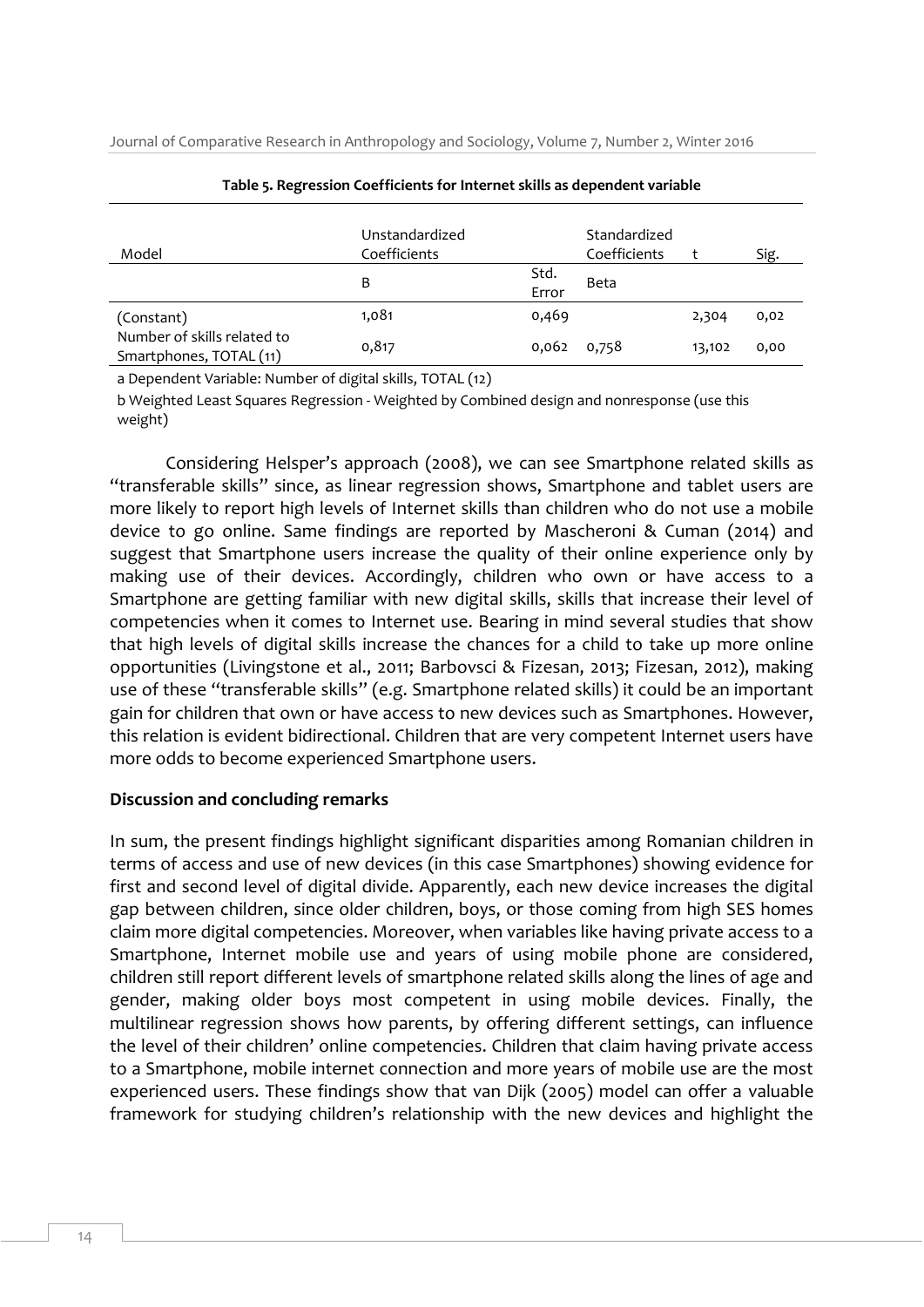importance of studying their experiences once the material access to Internet and new devices is overachieved.

These results can also be approached from a conflictualist perspective (Grusky et al., 2008; Witte & Mannon, 2009). The link between children' mobile use, skills, and SES implicates the new technologies in the reproduction of class privilege by increasing opportunities available to the already fortunate (Hargittai, 2008, p. 936). Assuming that SES (as measured in the present analyses) is an indicator of class position, children coming from underprivileged families are less likely to have access or own a Smartphone, mobile internet connection or early access to a mobile phone, characteristics that influence the level of digital skills. Therefore, if skills could be seen as a kind of asset (Van Dijk, 2005; Van Deursen, 2010; Witte & Mannon, 2009), the access and usage of the new devices can also be seen as assets, which the dominant class (parents from high SES) use in order to preserve its privileges and power. These new technologies may even exacerbate these inequalities over time since children coming from high SES homes will always have access first to the most expensive devices (e.g. Smartphones, tablets) and mobile telecommunications technology (e.g. mobile web access, gaming services, highdefinition mobile TV) leaving their counterparts behind. Furthermore, as the present results show, even when children coming from low SES environments get access to these new devices they are unlikely to report same levels of digital competencies or to engage with technologies in the same meaningful way as the privileged ones. However, these differences would weaken by increasing the quality of access (more private use, more devices, and internet mobile plans) for these children (Hargittai, 2008; Fizesan, 2012; Barbovschi & Balea, 2013). These findings are even more important since there are studies that argue that growing up in a household that has the latest technologies and digital media resources can determine the way children make use of the internet and new devices (Livingstone et al., 2011; Hargittai, 2008; Barbovschi & Balea, 2013). Furthermore, living in an environment where there is an interest and resources for discovering latest ICT options will allow young people to enhance more opportunities to develop knowledge in the domain of digital media than in a situation which one is isolated without access to relevant technologies (Hargittai, 2008).

In brief, the present paper stress the importance of understanding inequality in Internet access as a form of social inequality and furthermore as a source of social stratification, since, as studies show (Witte & Mannon, 2009; Van Dijk, 2005), the online situation reflects offline society and as long as social inequality continues to exists offline there will be no equality online and vice versa. As long as socially excluded children will remain less likely to have access to material and educational resources to engage with the Internet or other technologies in a meaningful way the digital and social inequalities among them will not diminish but will increase (Barbovschi & Fizesan, 2013; Witte & Mannon, 2009).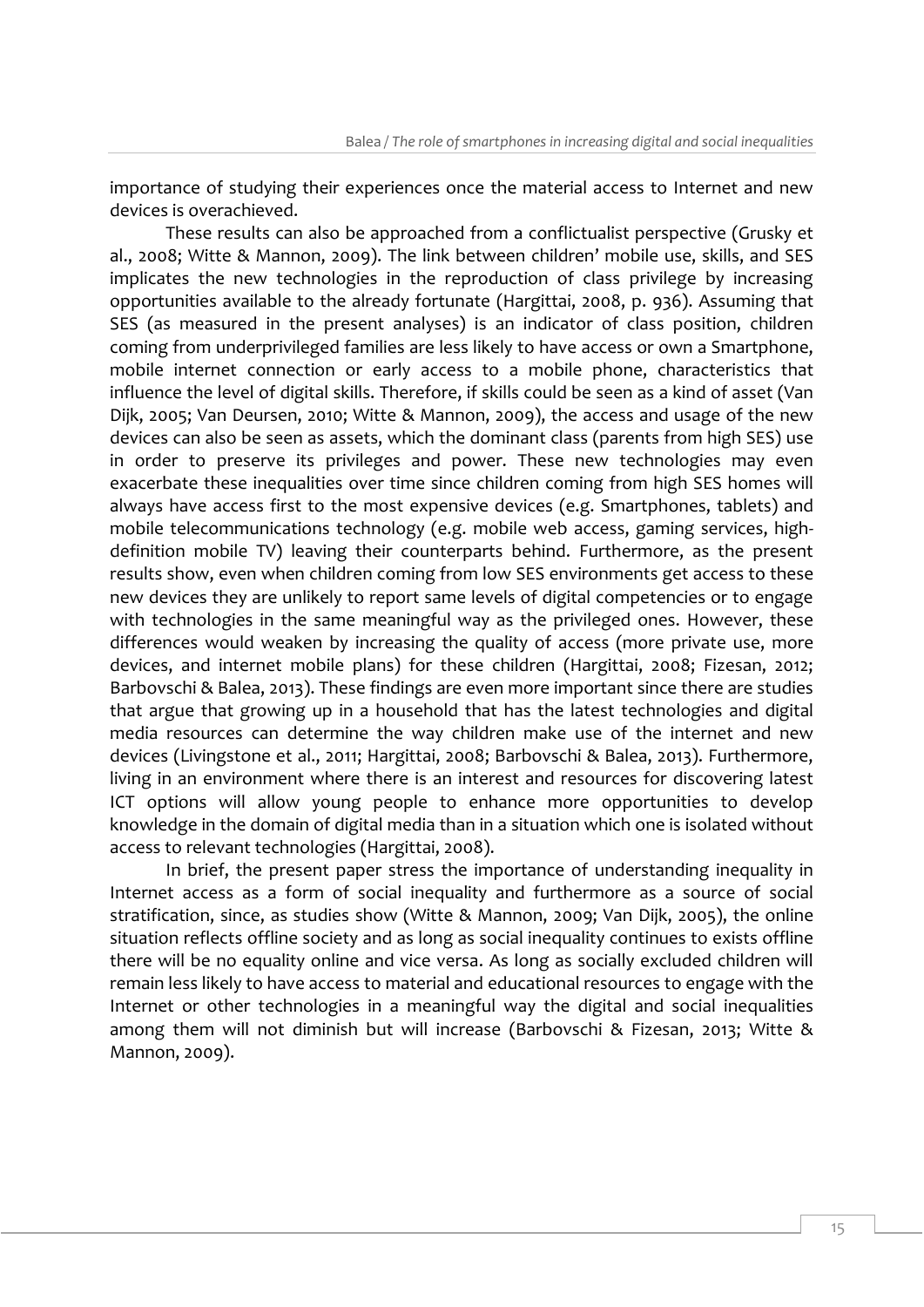#### **Limitations**

First of all, the limitations of the present study count on the measures of Internet skills and Smartphone related skills. Both of them were measured through self-reports that might offer an idea of children's actual digital skills, though this measure may be susceptible to over- and underestimation. Recent studies indicate that observed online behaviour, if possible in their natural context, is the ideal way to measure the actual level of one's digital skills (Sonck, Kuiper and de Haan, 2012). Another limitation is given by some measures used in the regression analysis such as social economic background. Parent's highest education level was used as a proxy for children's SES since there was no other variable to measure children's social background. However, this variable was measured on an ordinal scale (8 categories in total) and was treated, in our analysis, as a numerical variable since the distances between categories can be reasonably considered equal and meaningful. Finally, the statistical method used (multilinear regression) involve a priori decisions based on theoretical assumptions, and, therefore, possible relevant factors, which can also explain the dependent variable may be excluded from the model. In spite of this, the present study offers valuable information about the implications of Smartphone use on digital inequalities among Romanian children.

#### **REFERENCES**

- Balea, B. (2016). Digital Natives or Not? How do Romanian Adolescents Cross the Boundaries of Internet Common Use. *Studia Universitatis Babes-Bolyai Sociologia*, 61(1), p. 59-76, Cluj-Napoca.
- Barbovschi, M., & Fizesan, B. (2013). Closing the gap, are we there yet? Reflections on the persistence of second-level digital divide among adolescents in Central and Eastern Europe in Ragnedda, M., and Muschert, G. (eds). *The Digital Divide: The Internet and Social Inequality in International Perspective*. London: Routledge Advances in Sociology.
- Cronl, B.C. (2012). *How to Use SPSS Statistics: A step-by-steb Guide to Analysis and Interpretation*. Pyrczak Pub.
- DiMaggio, P., Hargittai, E., Celeste, C., and Shafer, S. (2004). *Digital Inequality: From unequal access to differentiated use*. New York: Sage.
- Fizesan, B. (2012). Digital engagement among children in Eastern Europe. *Studia Universitatis Babes-Bolyai Sociologia*, 57(1), p. 83-101, Cluj-Napoca.
- Grusky, D., Manwai C. and Szelényi. S. (2008). *Social Stratification: Class, Race, and Gender in Sociological Perspective, 3rd Edition*, Boulder: Westview Press.
- Hargittai, E. (2008b). The Digital Reproduction of Inequality, in Grusky, D., Manwai, C. and Szelényi, S (Eds.), *Social Stratification: Class, Race, and Gender in Sociological Perspective, 3rd edition*, pp. 936-944, Boulder: Westview Press.
- Hargittai, E. (2010). Digital Na(t)ives? Variation in Internet Skills and Uses among Members of the Net generation. *Sociological Inquiry*, 80 (1), 92-113.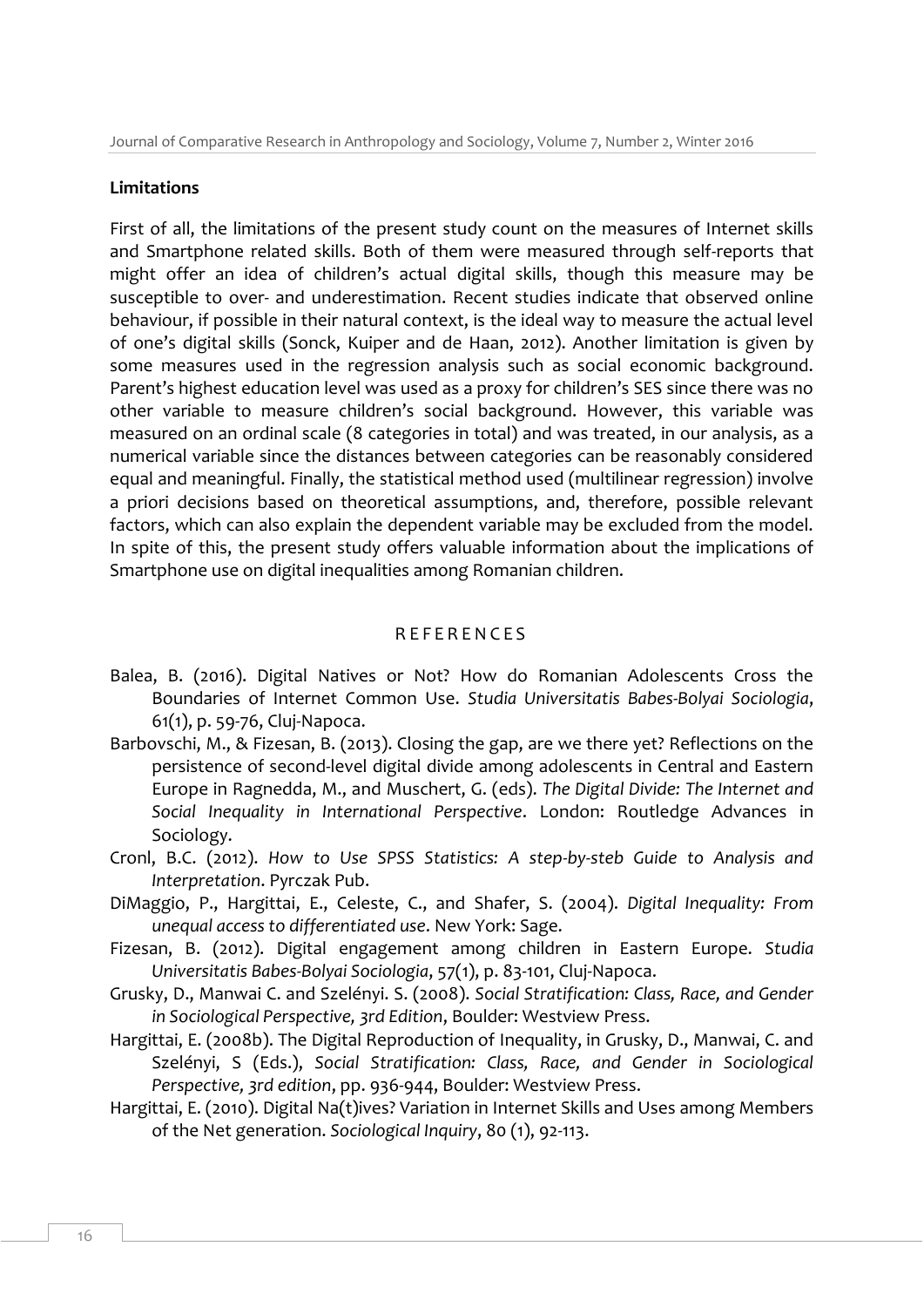- Hargittai, E., and Hinnant, A. (2008). Digital Inequality: Differences in Young Adults' Use of the Internet. *Communication Research*, 35 (5), 602-621.
- Hargittai, E., and Zillien, N. (2009). Digital Distinction: Status-specific types of Internet Usage. *Social Science Quarterly*, 90 (2), 274-291.
- Hasebrink, U., Görzig, A., Haddon, L., Kalmus, V. and Livingstone, S. (2011). *Patterns of risk and safety online: in-depth analyses from the EU Kids Online survey of 9- to 16-year-olds and their parents in 25 European countries*. EU Kids Online Network, London.
- Helsper, E., Enyon, R. (2009). *Digital natives: where is the evidence*. British Educational Research, 1-18.
- Helsper,E.J., Galacz, A. (2009). Understanding the links between digital engagement and social inclusion in Europe. In A.Cheong and G. Cardoso (Eds), *World Wide Internet: Changing Societies, Economies and Cultures*, Taipa (Macau): Macao University Printing House.
- Katz, J. E., and Rice, R. E. (2002). *Social consequences of Internet use: Access, involvement and interaction*. Cambridge: MIT Press.
- Kennedy, G., Judd, T., Dalgarnot, B. and Waycott, J. (2010). Beyond Digital Natives and Immigrants: Exploring Types of Net Generation Students, *Journal of Computer Assisted Learning*, 26 (5), 332-343.
- Livingstone, S., Haddon, L., Görzig, A., and Ólafsson, K. (2011). *Risks and safety on the Internet: The perspective of European children*. Full findings. LSE, London: EU Kids Online.
- Livingstone, S., and Helsper, E. (2009). Balancing opportunities and risks in teenagers' use of the Internet: The role of online skills and family context. *New Media & Society*, 12(2), 309-329.
- Livingstone, S., and Helsper, E. (2007). Gradations in digital inclusion: Children, young people and the digital divide. *New Media &Society*, 9: 671-696.
- Livingstone, S., Bober, M., and Helsper, E. (2005). *Internet literacy among children and young people. Findings from the UK Children Go Online project*. London: London School of Economics and Political Science. Retrieved October 25th 2011, from http://www.children-go-online.net.
- Mascheroni, G. & Cuman, A. (2014). *Net children go mobile: Final report*, Net Children go Mobile, Milan, Italy.
- McQuillan, H., and D'Haenens, L. (2009). Young people online: gender and age influences. In Livingstone, S. and Haddon, L. (Eds.), *Kids Online: Opportunities and Risks for Children*, pp. 95-106. Bristol: The Policy Press.
- Moyo, L. (2009). The Digital Divide: The Barons and Paupers of the Information society. In Creeber, G. and Martin, R. (Eds.), *Digital Culture: Understanding New Media*. London: Open University.
- Norris, P. (2001). *Digital Divide: Civic engagement, information poverty, and the Internet worldwide*. Cambridge: Cambridge University Press.
- Servon, L. (2002). *Bridging the Digital Divide: Technology, Community and Public Policy*. New York: John Wiley & Sons.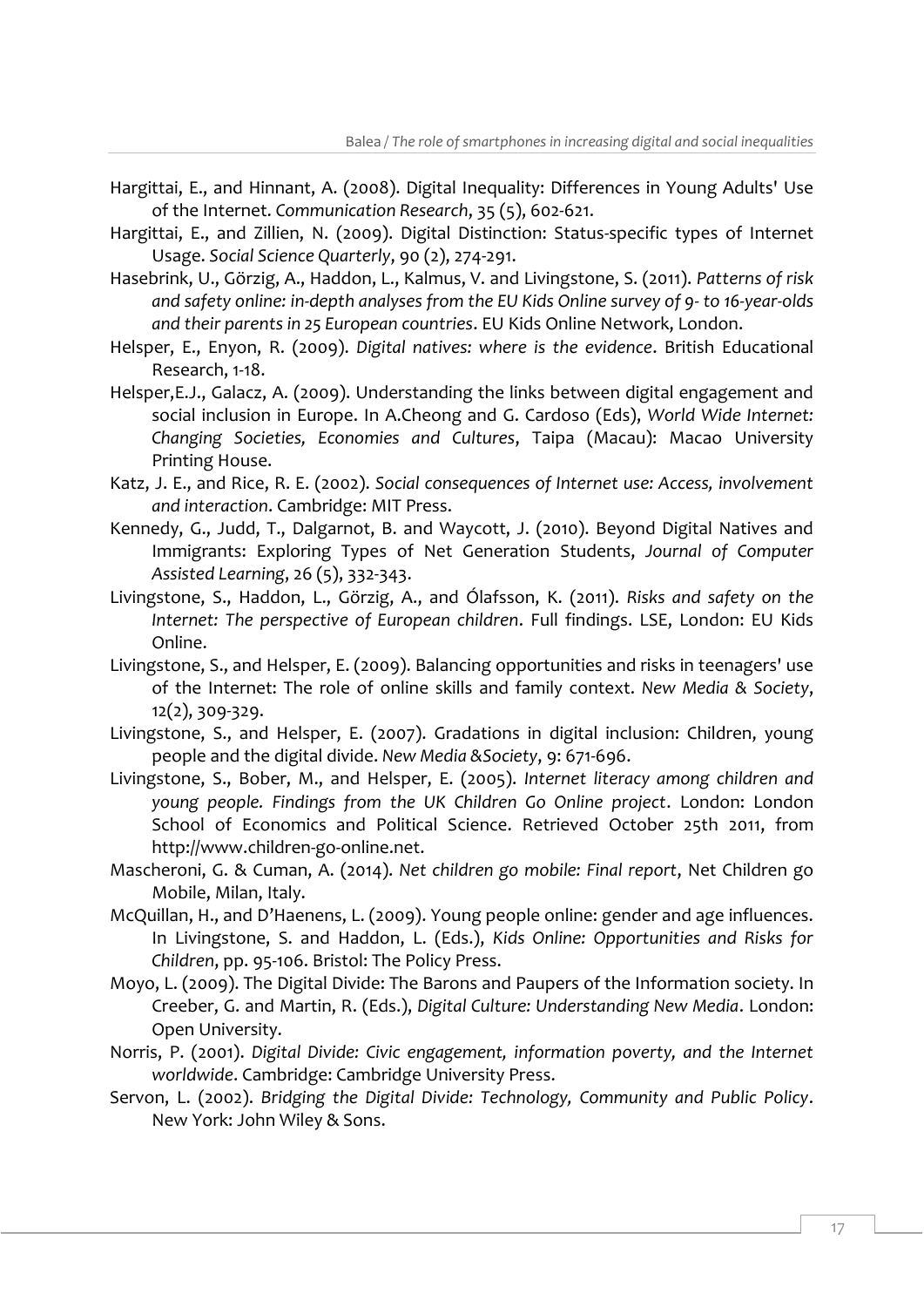Journal of Comparative Research in Anthropology and Sociology, Volume 7, Number 2, Winter 2016

- Sonck, N., E. Kuiper and J. de Haan (2012). Digital skills in the context of media literacy. In: Livingstone, S., Haddon, L., and Görzig, A (Eds.), *Children, risk and safety online: Research and policy challenges in comparative perspective*. p.87-98. Bristol: Polity Press.
- Van Deursen, A,J,A,M, and van Dijk, J. A. G. M.(2010). Measuring Internet Skills, *International Journal of Human-Computer Interaction*, 26: 10, 891 — 916.
- Van Deursen, A.J.A.M. (2011). *Internet skills. Vital assets in an information society*. Netherland: Gildeprint Drukkerijen.
- Van Dijk, J. (2005). *The deepening divide*. London: Sage.
- Van Dijk, J. (1999). *The network society: Social aspects of new media*. London: Sage.
- Velicu, A., Mascheroni, G. & Ólafsson, K. (2014). *Riscuri și oportunități în folosirea internetului mobil de către copiii din România*. Raportul proiectului Net Children Go Mobile. București: Ars Docendi.
- Witte, J. and Mannon, S. (eds.). 2009. *The Internet and Social Inequalities*. New York: Routledge.

**Bianca Balea**, PhD, is assistant professor at Faculty of Sociology and Social work, Babeș-Bolyai University, Cluj Napoca. She received her doctoral degree in November 2012 with a thesis on digital inequalities among children. She participated in national and international research projects, among which EU Kids Online, 2009-2014 (dir. Sonia Livingstone and Leslie Haddon, LSE), Net Children Go Mobile, 2012-2014 (dir. Giovanna Mascheroni) and Friends2.0. Friendship quality in the age of online social networks 2015- 2017 (dir. Monica Barbovschi). Her current research interests are social and digital inequalities, children's use of new digital technologies, friendship and privacy on social media.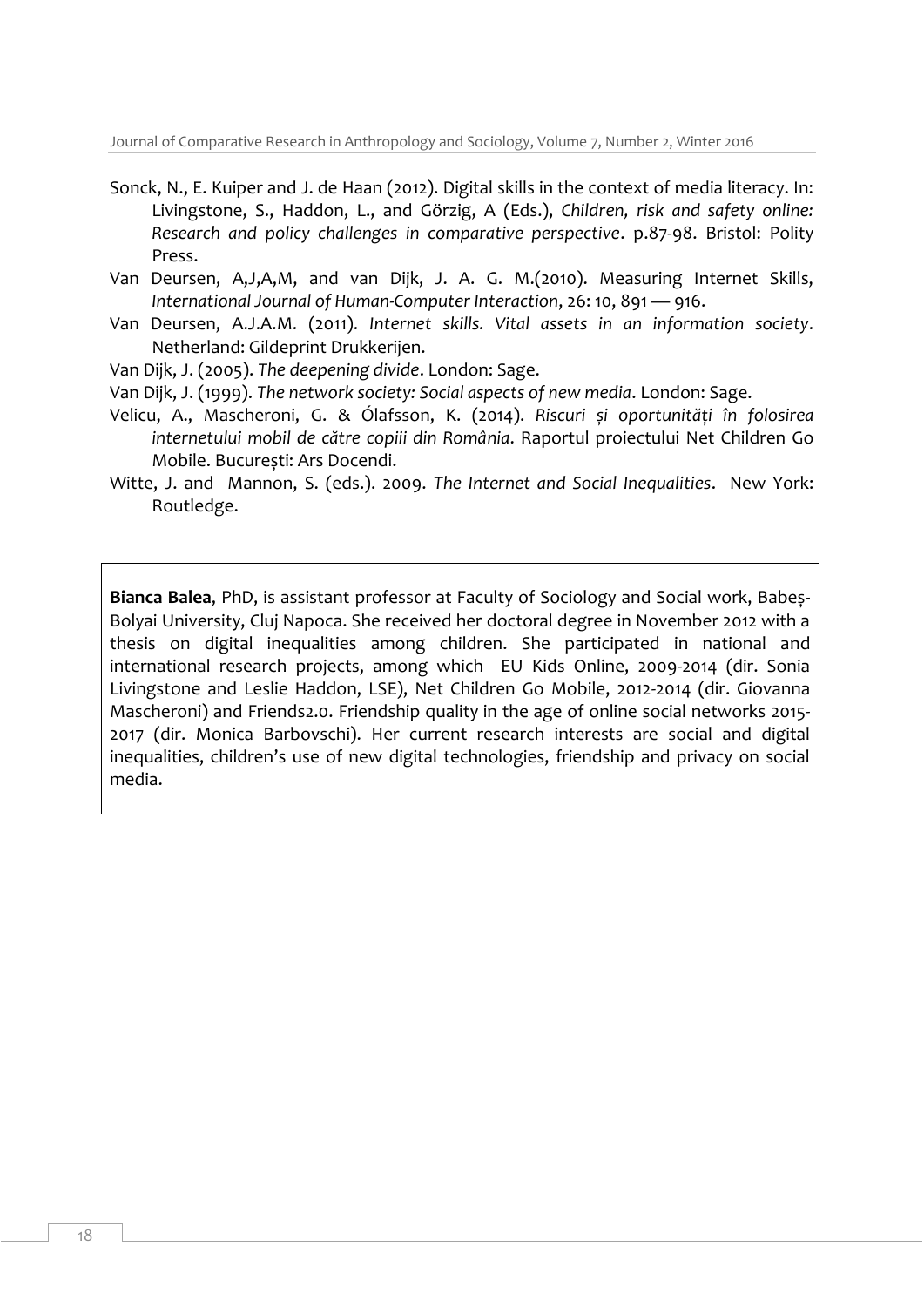# **Annex 1. Self-reported Digital skills and Smartphone related skills in NCGM. Descriptive statistics for Romanian dataset.**

|                |                                                                        | Total | Male      | Female    |
|----------------|------------------------------------------------------------------------|-------|-----------|-----------|
| Digital skills | N=518, Dummy variables, Yes=1                                          | Mean  | $N = 265$ | $N = 253$ |
|                | Know how to do: Compare different websites to decide if information is |       |           |           |
| Critical       | true                                                                   | 0.49  |           |           |
| Internet       | Know how to do: Change filter preferences                              | 0.32  |           |           |
| skills         | Know how to do: Bookmark a website                                     | 0.57  | 1.36      | 1.36      |
|                | Know how to do: Block unwanted adverts or junk mail spam               | 0.41  |           |           |
|                | Know how to do: Delete the record of which sites you have visited      | 0.49  |           |           |
|                | Know how to do: Change privacy settings on a social networking profile | 0.53  |           |           |
|                | Know how to do: Block messages from someone you dont want to hear      |       |           |           |
| Safety         | from                                                                   | 0.51  |           |           |
| Internet       | Know how to do: Block pop ups                                          | 0.40  |           |           |
| skills         | Know how to do: Find information on how to use the Internet safely     | 0.50  | 2.85      | 2.74      |
| Internet       | Know how to do: Publish a comment on a blog, website or forum          | 0.58  |           |           |
| communicat     | Know how to do: Upload images, videos or music onto social media       | 0.64  |           |           |
| ion skills     | Know how to do: Create a blog                                          | 0.25  | 1.45      | 1.51      |
|                | Number of Internet skills, TOTAL (12)                                  | 5.55  | 5.6       | 5.49      |

| Smartphone<br>skills | N= 129, Dummy variables, Yes=1                                                                                    | Mean | Male<br>$N = 67$ | Female<br>$N = 62$ |
|----------------------|-------------------------------------------------------------------------------------------------------------------|------|------------------|--------------------|
|                      |                                                                                                                   |      |                  |                    |
|                      | Know how to do: Download apps                                                                                     | 0.83 |                  |                    |
|                      | Know how to do: Compare different apps with similar functions in order<br>to choose the one that is most reliable |      |                  |                    |
|                      |                                                                                                                   | 0.56 |                  |                    |
| Critical             | Know how to do: Connect to a wifi network from your Smartphone.<br>tablet                                         | 0.76 |                  |                    |
| Smartphone           | Know how to do: Have the same documents, contacts, and apps on all                                                |      |                  |                    |
| skills               | devices that you use                                                                                              | 0.51 | 2.69             | 2.4                |
|                      | Know how to do: Deactivate the function showing your geographical                                                 |      |                  |                    |
|                      | position                                                                                                          | 0.50 |                  |                    |
|                      |                                                                                                                   |      |                  |                    |
|                      | Know how to do: Block push notifications from different apps                                                      | 0.40 |                  |                    |
|                      | Know how to do: Find information on how to use Smartphones safely                                                 | 0.70 |                  |                    |
|                      | Know how to do: Block pop ups which promote apps, games or services                                               |      |                  |                    |
| Safety               | you have to pay for                                                                                               | 0.38 |                  |                    |
| Smartphone           | Know how to do: Protect a Smartphone with a PIN, with a screen                                                    |      |                  |                    |
| skills               | pattern                                                                                                           | 0.73 | 2.88             | 2.26               |
| Communicat           | Know how to do: Update your status on the social networking site used                                             |      |                  |                    |
| ion                  | the most                                                                                                          | 0.73 |                  |                    |
| Smartphone           | Know how to do: Take a picture or a short video with your Smartphone                                              |      |                  |                    |
| skills               | and upload it onto social media                                                                                   | 0.80 | 1.39             | 1.44               |
|                      | Number of skills related to Smartphones, TOTAL (11)                                                               | 6.54 | 6.96             | 6.1                |